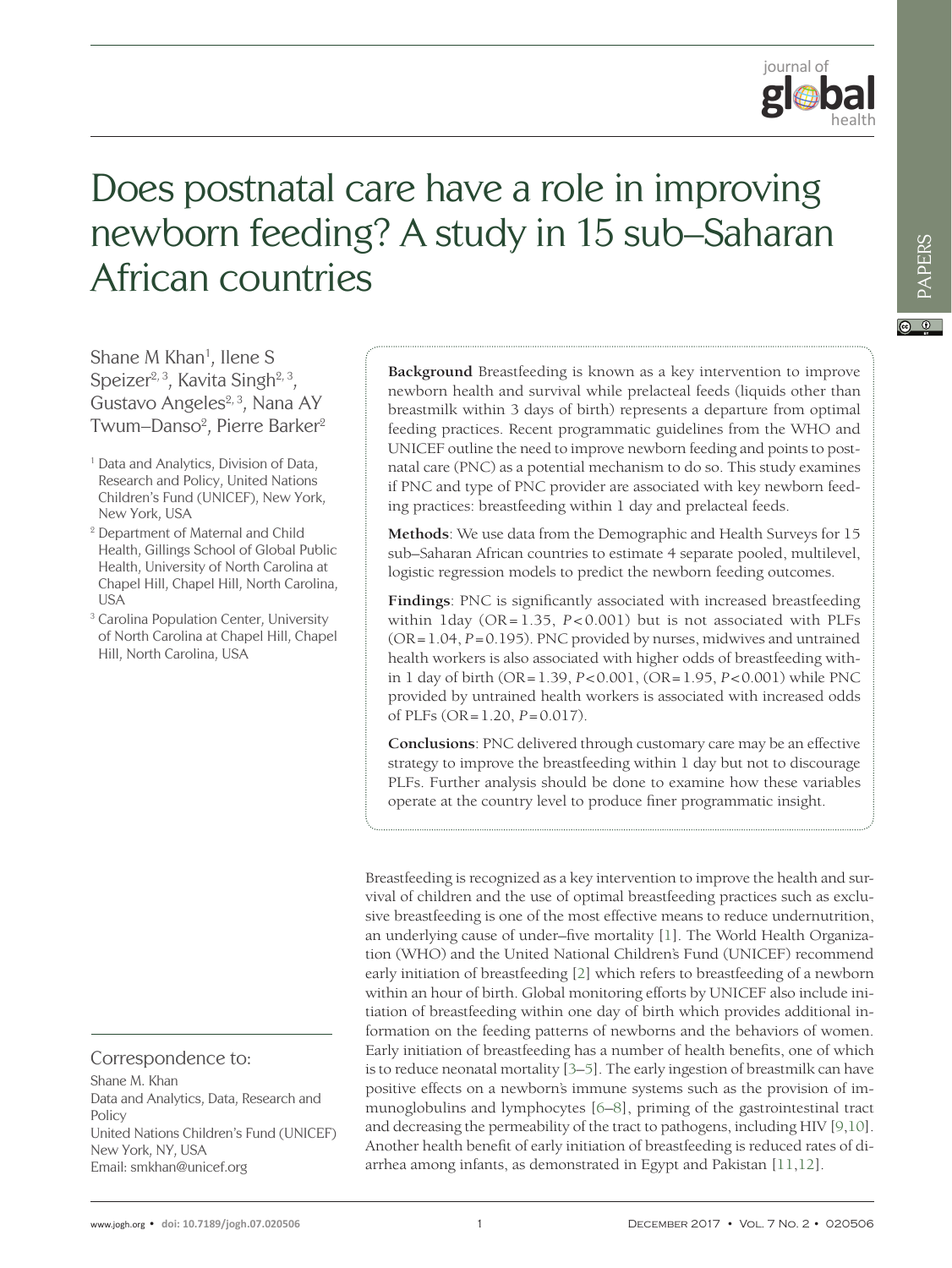Early initiation of breastfeeding is also associated with a number of factors. One such factor is skin–to– skin contact with the mother [[13](#page-13-0),[14](#page-13-1)], a form of thermal care which is a recommended means to reduce neonatal mortality [[15\]](#page-13-2). Early breastfeeding is also associated with a number of factors related to contact with the health system. For example, in Brazil, early initiation is associated with vaginal delivery as well as other factors such as antenatal guidance on breastfeeding and having a full term pregnancy [[16](#page-13-3)]. Other studies point out that breastfeeding within an hour of birth is less likely to occur when women have caesarian sections, even in the presence of hospital practices that favor breastfeeding  $[17,18]$  $[17,18]$  $[17,18]$  $[17,18]$  $[17,18]$ . In a review article, authors find that higher socio–economic status is associated with lower odds of breastfeeding initiation but this pattern is only seen in developing countries [[19](#page-13-6)].

Prelacteal feeds (PLFs) represent a departure from optimal newborn feeding practices. PLFs are any liquid other than breast milk that is given to the newborn before breastfeeding is established between the mother and newborn. The WHO and UNICEF outline that for successful breastfeeding, PLFs should be avoided and PLFs should not be encouraged unless medically indicated [[20\]](#page-13-7). These feeds usually occur within the first few days of life and are associated with a number of negative health outcomes for the newborn and mother. These include insufficient maternal milk production, newborn diarrhea and reduced length of breastfeeding duration [[21](#page-13-8)[,22](#page-13-9)]. PLFs can also expose newborns to infections through the ingestion of contaminated food and liquids which can act on the GI tract to increase permeability to pathogens, and hence, increase newborn infections [[9](#page-12-6),[11](#page-12-8)].

A number of studies have shown factors related to PLFs. For example, PLFs are negatively associated with early initiation of breastfeeding (within an hour of birth) [[23](#page-13-10)]. In India, PLFS were associated with lower maternal education among hospital–delivered infants [[24](#page-13-11)]. However, in rural, Western Uganda, more educated women were more prone to provide PLFs to newborns [[25\]](#page-13-12). In low socio–economic settlements in Karachi, Pakistan, PLFs were associated with having a birth attendant [[26\]](#page-13-13). In a national study in Nepal, women without education, who were not working, who had no antenatal care and were first time mothers were more likely to provide PLFs [[27\]](#page-13-14). Both in India and Vietnam, newborns of women with a cesarean section were more likely to ingest PLFs [[24](#page-13-11),[28](#page-13-15)].

In a recent joint statement, the WHO and UNICEF recommend that all newborns, regardless of place of birth (whether in a facility or not), should receive a basic package of care, including postnatal care which includes the promotion and support of exclusive breastfeeding and the early initiation of breastfeeding [[29](#page-13-16)]. Interventions such as thermal care, hygienic cord care, examination for danger signs and improving parental knowledge of care seeking are also recommended. The evidence on the importance of PNC from developing countries comes mainly from South Asian countries (India, Bangladesh and Pakistan) and are from interventions and trials at sub–national levels (such as districts, villages and communities) [[30–](#page-13-17)[32](#page-13-18)].

Currently, there is a gap in the literature on how interventions such as PNC are associated with newborn feeding practices at the national level, when delivered through usual services of the government and non– governmental sources of care ie, outside of an intervention setting. The literature is especially sparse for sub–Saharan Africa. The only study we found was a small, cross–sectional study in Ethiopia [[33](#page-13-19)] where PNC was associated with increased odds of timely initiation of breastfeeding. Apart from the issue of generalizability of PNC interventions, we currently do not know which type of provider of PNC is best suited to improve the newborn feeding outcomes. The WHO–UNICEF PNC recommendation acknowledges that skilled and unskilled health workers can provide PNC though skilled providers are better suited [[29](#page-13-16)]. However, in the literature on newborn feeding, we find varying opinions on if skilled or unskilled care can improve breastfeeding. In Bangladesh, for example, specially trained peer counselors can improve initiation and duration of exclusive breastfeeding [[34](#page-13-20)]. However, a literature review finds that trained health care workers (physicians, nurses etc.) were found to be a barrier to providing quality information, counseling and care to women on early breastfeeding [[19](#page-13-6)].

The main objective of this paper is to examine the association between PNC within 1 day and two key newborn feeding practices: breastfeeding within 1 day and prelacteal feeds. Given that WHO–UNICEF recommends both skilled and unskilled health workers to provide PNC and that there are mixed results regarding the association of provider type on newborn feeding, we also examine if the type of provider of PNC is important for the two stated outcomes. We use data from nationally representative surveys in 15 sub–Saharan African countries in a pooled, multi–level analysis, controlling for a number of individual and country–level variables. The results of this paper can provide indications on which types of providers are best suited for the delivery of PNC as it relates to newborn feeding.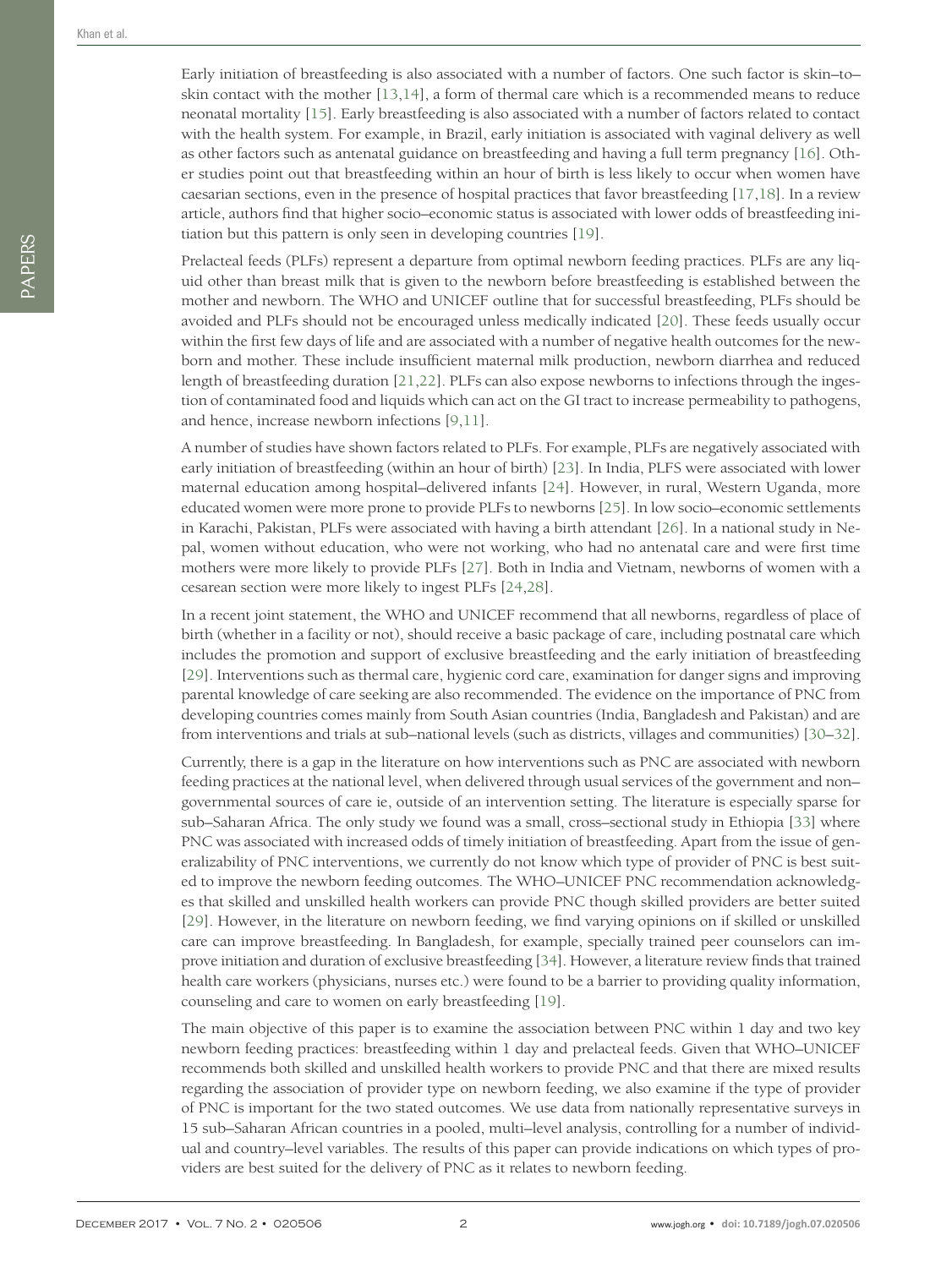## **METHODS**

### Data and variables

Data for this study are from the USAID–supported Demographic and Health Surveys (DHS). DHS surveys collect data from nationally–representative probability samples of households. Households are selected using a two–stage sample design where census enumeration areas are first selected and then a random sample of households is selected in the second stage. Within selected households, all women ages 15–49 are interviewed and provide information on themselves and their children on various health, population and nutrition issues. Women also provide informed consent to the survey prior to the start of questions. All data are anonymized. This analysis focuses on the last birth in the last two years before the surveys for which information on PNC is provided. We include Benin 2011–2012, Burkina Faso 2010, Comoros 2012, Congo Brazzaville 2012, Cote d'Ivoire 2012, Gabon 2012, Guinee 2012, Mali 2012–2013, Namibia 2013, Niger 2012, Nigeria 2013, Sierra Leone 2013, Tanzania 2010, Uganda 2011 and Zimbabwe 2011, based on the availability of comparable data on PNC.

There are two outcome variables. The first is the percentage of newborns who were breastfed within 1 day of birth among all newborns. The second outcome variable is the percentage of newborns who received a PLF ie, a feed that occurs within 3 days of births that is not breastmilk. The measure of PLFs is based on asking the mother if, within the first 3 days after delivery, the newborn was given anything to drink, other than breast milk. This is only asked for newborns who were ever breastfed.

The key independent variable is PNC within 1 day which refers to any check within 1 day to a newborn following birth. The question also provides examples of what a check may entail (checking temperature, cord etc.). We exclude a check by 'others' (such as friends or relatives as these are not likely to be medical). Women were also asked, if for the last birth in the 2 years before the survey, what provider or traditional birth attendant performed the check on the newborn's health. Qualitative work confirms that women are able to tell coherent narratives about the moments around birth and recognize checks on the health of a child [[35\]](#page-13-21). Given that PLFs can occur anytime within 3 days, we attempt to establish PNC preceding PLFs by defining PNC as a check within 1 day of birth instead of 3 days. Both of these outcomes are binary. To investigate if PNC provider is associated with the outcomes, we create a variable for PNC provided by three categories of caregivers: physicians, nurses/midwives/auxiliary midwives and finally, traditional birth attendants/community health workers/other.

In our models, we introduce a number of statistical controls based on the literature, classified as individual– level controls or country–level controls. We include: age of the mother, previous birth interval, parity, caesarian section of birth, use of antenatal care (ANC), receipt of tetanus toxoid vaccination, skilled delivery, educational level of the woman, marital status, media access (regular access to print and mass media), place of residence and a wealth index of household goods and assets (provided in the DHS data files), constructed using Principal Component Analysis of household–level ownership of goods and assets.

We include 4 binary, country–level variables to account for the variation in the supply of PNC. The five country–level variables are: Gross Domestic Product (GDP) per capita ("high" when US\$ 1000 or greater per capita or "low" when below US\$ 1000 per capita), per capita government expenditure on health ("high" when US\$ 100 or greater per capita and "low" when below US\$ 100 per capita), number of physicians per 1000 population ("high" when the value is 0.1 or greater and "low" when the value is below 0.1) and finally, the number of nurses per 1000 population ("high" when the value is 1 and greater and "low" when the value is less than 1). Finally, since there are prominent recommendations on newborn feeding practices in areas of high HIV prevalence, we included a dummy variable for HIV prevalence ("high" when 5% or greater and "low" when less than 5%) as an explanatory variable in the models.

#### Statistical analysis

We use descriptive statistics and multivariate models to examine the association between the main predictors and the outcomes. First, we describe the sample using frequencies of the variables and then produce cross–tabulations of key variables by the outcome variables using chi–square tests. Finally, we model the outcome variables on the key variables (in separate models), with a number of statistical controls. Univariate analysis is done at the country level to provide an indication of the contribution of each country to overall sample but as the aim of the analysis is cross–country, the remainder of the analysis is done at the aggregate level.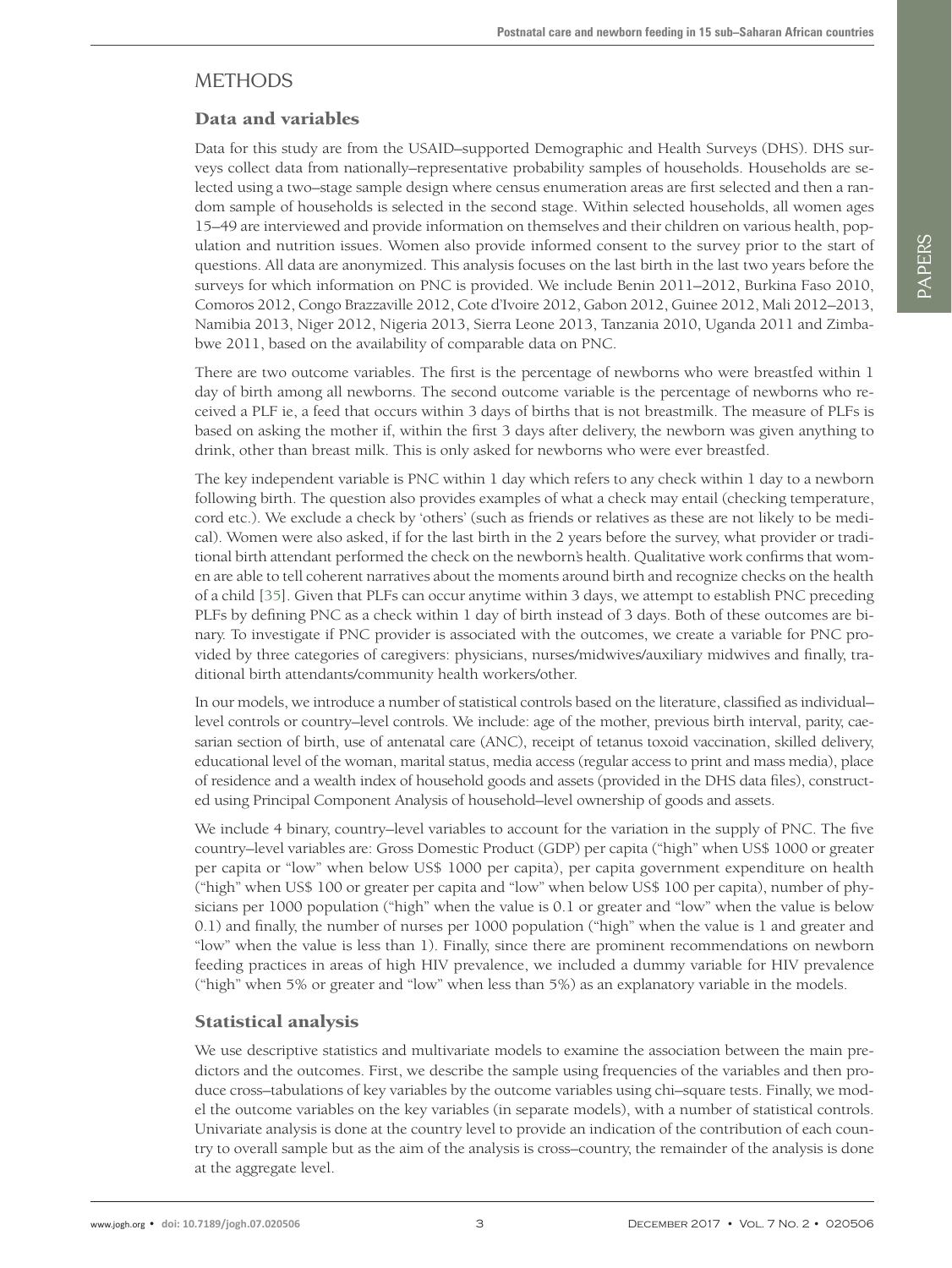As breastfeeding within 1 day and PLFs are binary outcomes, a logistic regression model can be used, assuming that the error term follows a logistic distribution. However, as we study individual–level data from different countries, this suggest that these data are clustered and as a consequence, a multilevel model may be required (MLM). To verify if MLM is needed, we compared all MLMs to single level logistic regressions using a Likliehood–ratio (LR) test. These results should that the data are clustered at the country level and that MLMs perform better than the single–level logistic regressions. In our models, country–level variance was between 4 to 11 percent. Multilevel models and bivariate table are run without sample weights while univariate are weighted using DHS sample weights provided in datafiles.

#### RESULTS

Breastfeeding within a day of birth is high (81 percent) and varies considerably across the countries, ranging from 66 percent in Cote d'Ivoire to 94 percent in Mali (**[Table 1](#page-4-0)**). Levels of prelacteal feeds are lower (39 percent overall), ranging from 11 percent in Namibia to 65 percent in Cote d'Ivoire. PNC is low overall; only 15 percent of the sample received PNC within a day, of which the vast majority was provided by a nurse (12 percent) and only 2 and 1 percent provided by physicians and by traditional birth attendants/ community health workers/others (TBA/CHWs/others) respectively. In the sample, about half of the women had 3 or fewer children. Caesarian sections are uncommon (4 percent). More than half of the women had contact with the health system through ANC care (52 percent), receipt of tetanus toxoid (56 percent) and had a skilled delivery (62 percent). The majority of the sample is married, has no education, no regular access to media and about 40 percent is classified into the poorest or second lowest wealth quintiles.

In 7 of the 15 countries, newborns who receive PNC were more likely to be breastfed within 1 day compared with newborns who did not receive PNC but in several countries (eg, Comoros, Congo (Brazzaville), Uganda), the opposite occurs (**[Figure 1](#page-3-0)**). **[Figure 2](#page-3-1)** shows that while overall newborns receiving

<span id="page-3-1"></span><span id="page-3-0"></span>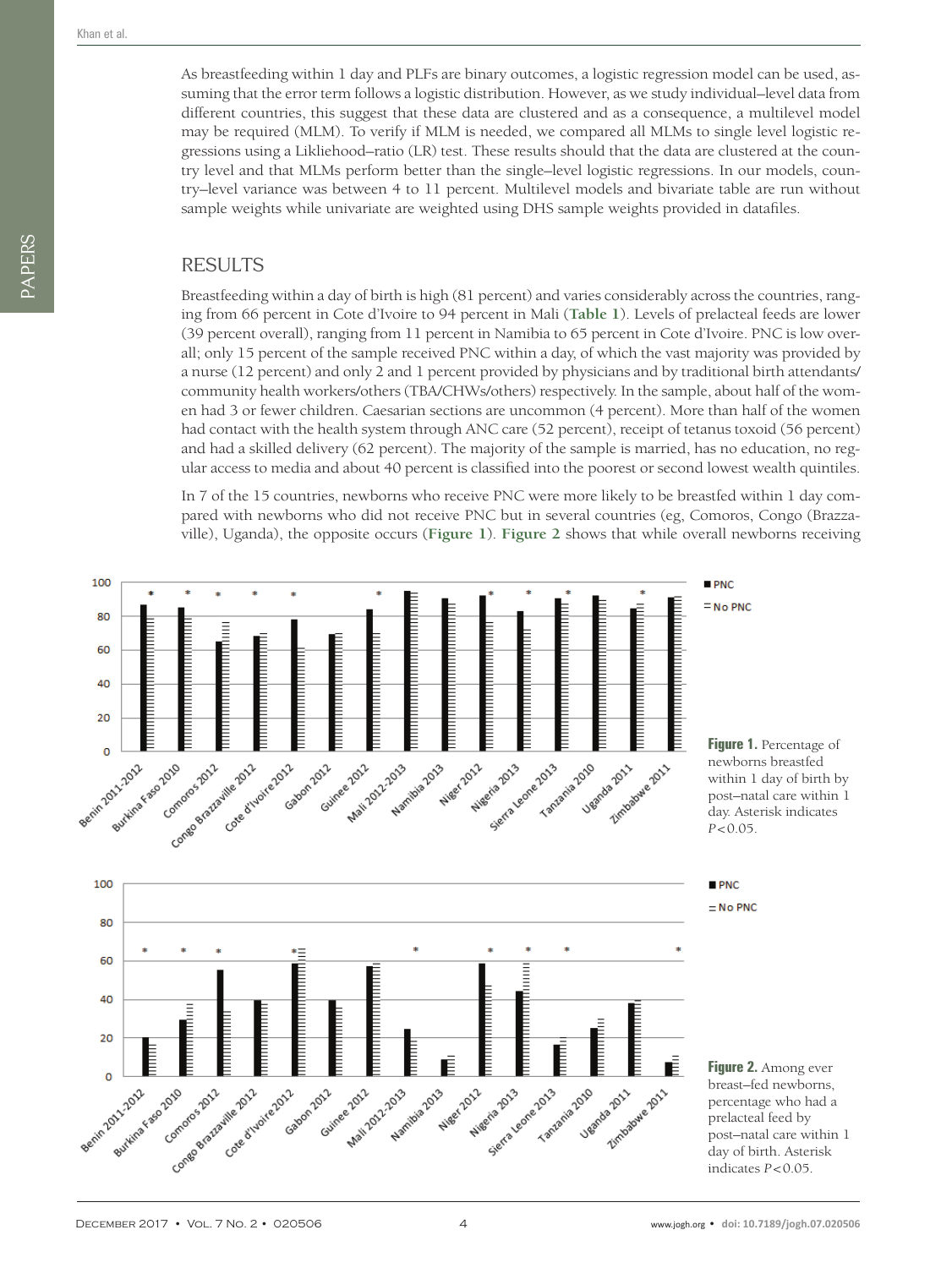#### <span id="page-4-0"></span>**Table 1.** Weighted distribution of sample for 15 countries

|                                            | <b>BENIN</b><br>2011-2012 | <b>BURKINA FASO</b><br>2010 | <b>COMOROS</b><br>2012 | <b>CONGO BRAZZAVILLE</b><br>2012 | <b>COTE D'IVOIRE</b><br>2012 | <b>GABON 2012</b> | <b>GUINEE 2012</b> | <b>MALI</b><br>2012-2013 |
|--------------------------------------------|---------------------------|-----------------------------|------------------------|----------------------------------|------------------------------|-------------------|--------------------|--------------------------|
|                                            |                           |                             |                        |                                  |                              |                   |                    |                          |
| Outcomes                                   |                           |                             |                        |                                  |                              |                   |                    |                          |
| Breastfeeding within 1 d of birth:         |                           |                             |                        |                                  |                              |                   |                    |                          |
| Yes                                        | 80.9                      | 80.5                        | 76.3                   | 69.8                             | 66.2                         | 70.0              | 73.1               | 94.0                     |
| No                                         | 19.1                      | 19.5                        | 23.7                   | 30.2                             | 33.8                         | 30.0              | 26.9               | 6.0                      |
| Prelacteal feeding:*                       |                           |                             |                        |                                  |                              |                   |                    |                          |
| Yes                                        | 18.1                      | 35.9                        | 37.5                   | 36.1                             | 65.6                         | 41.3              | 59.1               | 21.1                     |
| No                                         | 81.9                      | 64.1                        | 62.5                   | 63.9                             | 34.4                         | 58.7              | 40.9               | 78.9                     |
| Key variables                              |                           |                             |                        |                                  |                              |                   |                    |                          |
| PNC within 1 d:                            |                           |                             |                        |                                  |                              |                   |                    |                          |
| Yes:                                       | 20.6                      | 18.0                        | 10.3                   | 15.4                             | 24.8                         | 12.7              | 16.7               | 13.5                     |
| By Physician                               | 2.0                       | 0.2                         | 1.6                    | 2.7                              | 2.7                          | 1.2               | 4.4                | 1.7                      |
| By Nurse/Midwife/Aux. midwife              | 17.4                      | 17.5                        | 8.2                    | 12.6                             | 17.5                         | 11.2              | 9.5                | 7.2                      |
| By TBA/CHW/Other                           | 1.1                       | 0.2                         | 0.6                    | 0.1                              | 4.6                          | 0.2               | 2.8                | 4.5                      |
| No                                         | 79.4                      | 82.0                        | 89.7                   | 84.6                             | 75.2                         | 87.3              | 83.3               | 86.5                     |
| Maternal factors                           |                           |                             |                        |                                  |                              |                   |                    |                          |
| Age of mother:                             |                           |                             |                        |                                  |                              |                   |                    |                          |
| $15 - 19$                                  | 6.2                       | 8.6                         | 8.5                    | 14.0                             | 12.2                         | 14.9              | 14.3               | 11.3                     |
| $20 - 24$                                  | 22.1                      | 26.6                        | 22.7                   | 25.8                             | 26.3                         | 25.8              | 23.1               | 22.9                     |
| $25 - 29$                                  | 31.8                      | 25.3                        | 24.4                   | 25.8                             | 27.3                         | 24.3              | 25.4               | 28.6                     |
| $30 - 34$                                  | 22.1                      | 19.9                        | 23.5                   | 18.1                             | 18.7                         | 18.3              | 17.1               | 19.2                     |
| $35 - 39$                                  | 12.0                      | 12.9                        | 15.1                   | 12.6                             | 10.1                         | 11.1              | 12.8               | 12.1                     |
| $40 - 49$                                  | 5.7                       | 6.8                         | 5.8                    | 3.8                              | 5.4                          | 5.6               | 7.3                | 5.8                      |
| Previous birth interval:                   |                           |                             |                        |                                  |                              |                   |                    |                          |
| First birth (and twins)                    | 20.8                      | 17.6                        | 22.4                   | 23.7                             | 22.5                         | 27.9              | 21.2               | 17.1                     |
| $<$ 18 months                              | 2.6                       | 1.9                         | 9.2                    | 3.4                              | 3.1                          | 4.8               | 1.4                | 3.9                      |
| 18-23 months                               | 6.5                       | 6.0                         | 12.4                   | 7.3                              | 6.1                          | 8.7               | 5.7                | 8.1                      |
| 24–29 months                               | 13.8                      | 13.2                        | 13.7                   | 12.6                             | 13.1                         | 11.7              | 9.5                | 14.4                     |
| $30 - 35$ months                           | 14.0                      | 17.7                        | 10.7                   | 10.2                             | 13.2                         | 8.1               | 15.7               | 14.2                     |
| 36–47 months (ref)                         | 20.3                      | 23.4                        | 13.6                   | 15.0                             | 16.4                         | 12.0              | 21.1               | 20.2                     |
| 48-53 months                               | 6.2                       | 6.0                         | 4.9                    | 6.1                              | 5.3                          | 4.7               | 7.2                | 5.7                      |
| 54+ months                                 | 15.7                      | 14.2                        | 13.1                   | 21.7                             | 20.3                         | 22.1              | 18.3               | 16.4                     |
| Parity:                                    |                           |                             |                        |                                  |                              |                   |                    |                          |
| $\mathbf{1}$                               | 20.5                      | 17.5                        | 22.1                   | 23.4                             | 22.1                         | 27.6              | 21.1               | 17.0                     |
| $2 - 3$                                    | 38.7                      | 33.8                        | 35.3                   | 42.4                             | 37.3                         | 38.2              | 33.0               | 33.4                     |
| $4 - 5$                                    | 24.5                      | 23.3                        | 23.6                   | 22.9                             | 22.8                         | 20.1              | 23.5               | 27.1                     |
| $6+$                                       | 16.3                      | 25.3                        | 19.0                   | 11.2                             | 17.7                         | 14.1              | 22.4               | 22.5                     |
| Cesarean section:                          |                           |                             |                        |                                  |                              |                   |                    |                          |
| Yes                                        | 6.1                       | 2.1                         | 11.4                   | 6.6                              | 3.0                          | 10.6              | 3.0                | 3.0                      |
| No                                         | 93.9                      | 97.9                        | 88.6                   | 93.4                             | 97.0                         | 89.4              | 97.0               | 97.0                     |
| Personal illness control factors           |                           |                             |                        |                                  |                              |                   |                    |                          |
| Antenatal care (4+ with any provider):     |                           |                             |                        |                                  |                              |                   |                    |                          |
| Yes                                        | 58.7                      | 32.5                        | 47.6                   | 76.0                             | 42.8                         | 75.6              | 56.2               | 41.0                     |
| No                                         | 41.3                      | 67.5                        | 52.4                   | 24.0                             | 57.2                         | 24.4              | 43.8               | 59.0                     |
| Tetanus toxoid (2+ during last pregnancy): |                           |                             |                        |                                  |                              |                   |                    |                          |
| Yes                                        | 59.4                      | 70.3                        | 36.2                   | 59.9                             | 52.1                         | 66.5              | 70.1               | 36.8                     |
| No                                         | 40.6                      | 29.7                        | 63.8                   | 40.1                             | 47.9                         | 33.5              | 29.9               | 63.2                     |
| Skilled delivery:                          |                           |                             |                        |                                  |                              |                   |                    |                          |
| Yes                                        | 85.6                      | 74.2                        | 85.6                   | 94.1                             | 61.4                         | 91.2              | 46.2               | 61.2                     |
| No                                         | 14.4                      | 25.8                        | 14.4                   | 5.9                              | 38.6                         | 8.8               | 53.8               | 38.8                     |
| Socio-economic factors                     |                           |                             |                        |                                  |                              |                   |                    |                          |
|                                            |                           |                             |                        |                                  |                              |                   |                    |                          |
| Education of mother:                       |                           |                             |                        | 7.0                              |                              | 5.8               |                    |                          |
| None                                       | 69.7                      | 83.4                        | 43.3                   |                                  | 62.4                         |                   | 75.5               | 81.6                     |
| Primary                                    | 16.7                      | 10.8                        | 24.9                   | 31.1                             | 26.5                         | 25.9              | 13.6               | 9.1                      |
| Secondary+                                 | 13.6                      | 5.7                         | 31.8                   | 61.9                             | 11.2                         | 68.3              | 10.9               | 9.3                      |
| Marital status:                            |                           |                             |                        |                                  |                              |                   |                    |                          |
| Married/cohabiting                         | 93.6                      | 97.1                        | 94.5                   | 78.3                             | 83.4                         | 70.3              | 92.3               | 96.7                     |
| Not currently married/cohabiting           | 6.4                       | 2.9                         | 5.5                    | 21.7                             | 16.6                         | 29.7              | 7.7                | 3.3                      |
| Media access:                              |                           |                             |                        |                                  |                              |                   |                    |                          |
| Yes                                        | 22.5                      | 9.2                         | 26.6                   | 25.9                             | 17.0                         | 46.7              | 17.0               | 23.7                     |
| No                                         | 77.5                      | 90.8                        | 73.4                   | 74.1                             | 83.0                         | 53.3              | 83.0               | 76.3                     |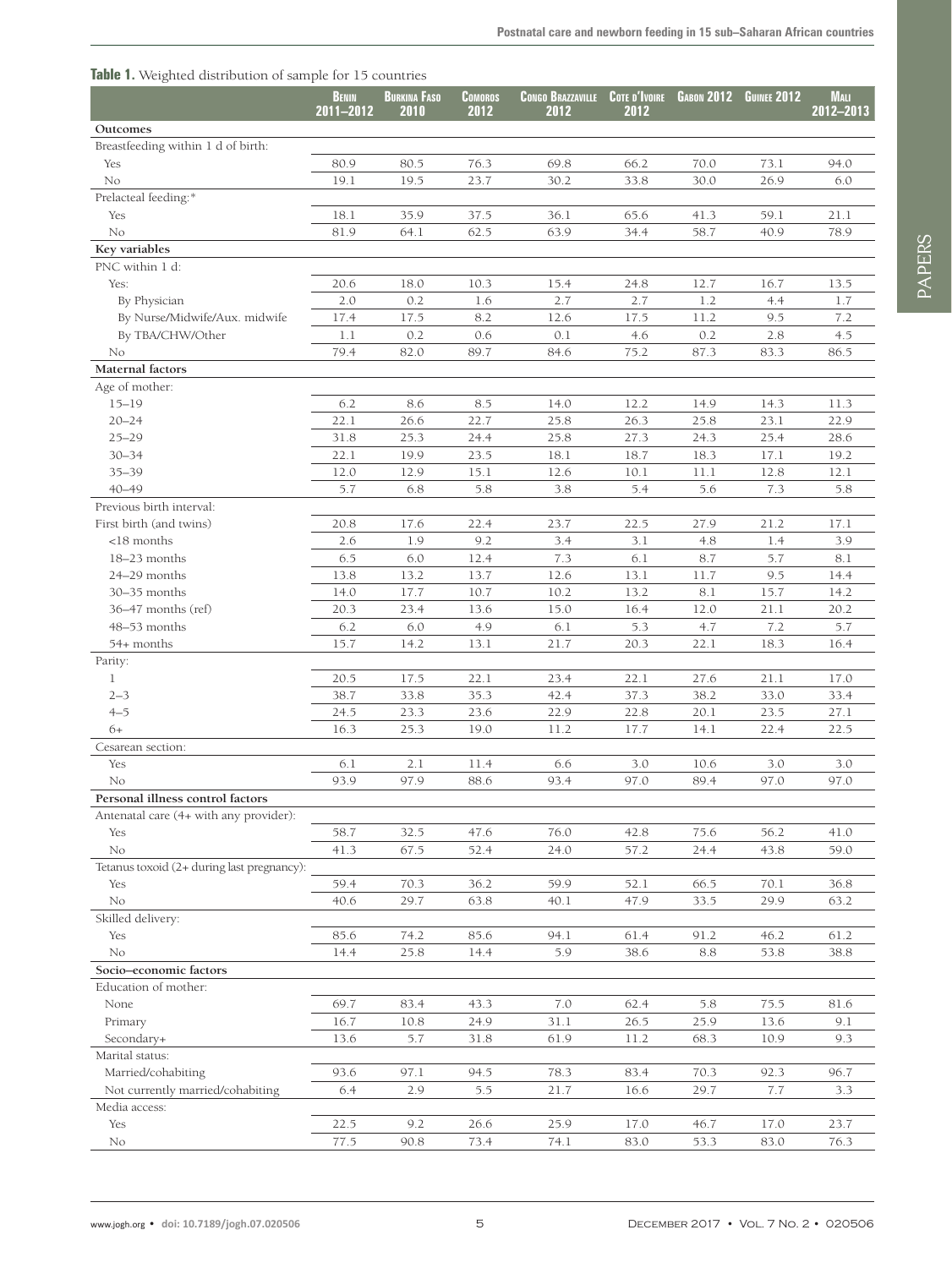#### **Table 1.** Continued

|                                                                                 | <b>BENIN</b><br>2011-2012 | <b>BURKINA FASO</b><br>2010 | <b>COMOROS</b><br>2012   | <b>CONGO BRAZZAVILLE</b><br>2012 | <b>COTE D'IVOIRE</b><br>2012 | <b>GABON 2012</b>        | <b>GUINEE 2012</b>       | <b>MALI</b><br>2012-2013 |
|---------------------------------------------------------------------------------|---------------------------|-----------------------------|--------------------------|----------------------------------|------------------------------|--------------------------|--------------------------|--------------------------|
| Household wealth status:                                                        |                           |                             |                          |                                  |                              |                          |                          |                          |
| Poorest quintile                                                                | 20.3                      | 20.2                        | 23.0                     | 22.2                             | 24.3                         | 21.3                     | 22.9                     | 20.4                     |
| Second quintile                                                                 | 20.5                      | 21.9                        | 20.8                     | 23.0                             | 20.4                         | 21.6                     | 21.4                     | 20.2                     |
| Middle quintile                                                                 | 19.4                      | 22.0                        | 21.1                     | 20.2                             | 20.7                         | 22.5                     | 20.7                     | 19.4                     |
| Fourth quintile                                                                 | 19.7                      | 21.0                        | 18.5                     | 19.0                             | 18.6                         | 19.3                     | 19.1                     | 22.1                     |
| Richest quintile                                                                | 20.1                      | 14.9                        | 16.6                     | 15.5                             | 15.9                         | 15.2                     | 15.9                     | 17.8                     |
| Residence:                                                                      |                           |                             |                          |                                  |                              |                          |                          |                          |
| Urban                                                                           | 41.3                      | 17.0                        | 28.4                     | 61.4                             | 38.7                         | 84.3                     | 26.5                     | 20.3                     |
| Rural                                                                           | 58.7                      | 83.0                        | 71.6                     | 38.6                             | 61.3                         | 15.7                     | 73.5                     | 79.7                     |
| Country-level characteristics                                                   |                           |                             |                          |                                  |                              |                          |                          |                          |
| GDP per capita (US\$):                                                          |                           |                             |                          |                                  |                              |                          |                          |                          |
| High (1000 per capita and greater)                                              |                           |                             | $\qquad \qquad -$        |                                  |                              | —                        | $\qquad \qquad -$        | $\overline{\phantom{0}}$ |
| Low (less than 1000 per capita)                                                 |                           | $\overline{\phantom{m}}$    | $\overline{\phantom{0}}$ | $\overline{\phantom{0}}$         | $\overline{\phantom{0}}$     | $\overline{\phantom{m}}$ | $\overline{\phantom{0}}$ | $\overline{\phantom{0}}$ |
| Per capita government expenditure on<br>health at average exchange rate (US\$): |                           |                             |                          |                                  |                              |                          |                          |                          |
| High (100 per capita and greater)                                               |                           |                             | $\overline{\phantom{0}}$ | $\overline{\phantom{m}}$         | $\overline{\phantom{0}}$     | $\overline{\phantom{m}}$ | $\overline{\phantom{0}}$ | $\qquad \qquad$          |
| Low (less than 100 per capita)                                                  |                           |                             |                          | $\overline{\phantom{0}}$         | $\overline{\phantom{0}}$     |                          | $\overline{\phantom{0}}$ | $\overline{\phantom{m}}$ |
| No. physicians per 1000 population:                                             |                           |                             |                          |                                  |                              |                          |                          |                          |
| High $(0.1 \text{ or greater})$                                                 |                           |                             | $\qquad \qquad -$        | $\overline{\phantom{0}}$         | $\overline{\phantom{0}}$     | $\overline{\phantom{m}}$ | $\qquad \qquad -$        | $\qquad \qquad -$        |
| Low (less than $0.1$ )                                                          | $\equiv$                  |                             | $\overline{\phantom{0}}$ | $\overline{\phantom{0}}$         | $\overline{\phantom{0}}$     | $\overline{\phantom{m}}$ | $\overline{\phantom{0}}$ | $\overline{\phantom{m}}$ |
| No. nurses per 1000 population:                                                 |                           |                             |                          |                                  |                              |                          |                          |                          |
| High (1 or greater)                                                             |                           | $\overline{\phantom{m}}$    | $\overline{\phantom{0}}$ | $\overline{\phantom{m}}$         | $\overline{\phantom{0}}$     | $\overline{\phantom{m}}$ | $\overline{\phantom{0}}$ | $\overline{\phantom{0}}$ |
| Low (less than 1)                                                               | -                         | $\overline{\phantom{m}}$    | $\overline{\phantom{0}}$ | $\overline{\phantom{m}}$         | $\qquad \qquad -$            | $\overline{\phantom{0}}$ | $\overline{\phantom{0}}$ | $\overline{\phantom{m}}$ |
| HIV prevalence:                                                                 |                           |                             |                          |                                  |                              |                          |                          |                          |
| $High (5\%+)$                                                                   |                           | $\equiv$                    | $\overline{\phantom{m}}$ | $\overline{\phantom{m}}$         | $\overline{\phantom{0}}$     | $\overline{\phantom{m}}$ | $\qquad \qquad -$        | $\overline{\phantom{0}}$ |
| Low $(<5\%)$                                                                    |                           |                             | $\qquad \qquad -$        |                                  | $\overline{\phantom{0}}$     | —                        | —                        |                          |
| Total                                                                           | 5130                      | 5988                        | 1298                     | 3426                             | 3039                         | 2102                     | 2818                     | 3965                     |

|                                    | <b>NAMIBIA</b><br>2013 | <b>NIGER 2012</b> | <b>NIGERIA</b><br>2013 | <b>SIERRA LEONE</b><br>2013 | <b>TANZANIA</b><br>2010 | <b>UGANDA</b><br>2011 | <b>ZIMBABWE</b><br>2011 | <b>ALL COUNTRIES</b> |
|------------------------------------|------------------------|-------------------|------------------------|-----------------------------|-------------------------|-----------------------|-------------------------|----------------------|
| Outcomes                           |                        |                   |                        |                             |                         |                       |                         |                      |
| Breastfeeding within 1 d of birth: |                        |                   |                        |                             |                         |                       |                         |                      |
| Yes                                | 89.1                   | 78.6              | 73.7                   | 89.1                        | 90.5                    | 88.7                  | 91.7                    | 80.1                 |
| No                                 | 10.9                   | 21.4              | 26.3                   | 10.9                        | 9.5                     | 11.3                  | 8.3                     | 19.8                 |
| Prelacteal feeding:*               |                        |                   |                        |                             |                         |                       |                         |                      |
| Yes                                | 10.2                   | 49.1              | 58.4                   | 20.7                        | 30.8                    | 41.1                  | 13.1                    | 39.1                 |
| No                                 | 89.8                   | 50.9              | 41.6                   | 79.3                        | 69.2                    | 58.9                  | 86.9                    | 60.9                 |
| Key variables                      |                        |                   |                        |                             |                         |                       |                         |                      |
| PNC within 1 d:                    |                        |                   |                        |                             |                         |                       |                         |                      |
| Yes:                               | 15.3                   | 10.7              | 11.4                   | 26.4                        | 1.2                     | 8.8                   | 9.5                     | 14.6                 |
| By Physician                       | 5.6                    | 0.2               | 4.5                    | 1.5                         | 0.1                     | 1.8                   | 1.6                     | 2.3                  |
| By Nurse/Midwife/Aux. midwife      | 9.5                    | 8.8               | 5.9                    | 21.0                        | 0.9                     | 6.7                   | 7.7                     | 10.9                 |
| By TBA/CHW/Other                   | 0.2                    | 1.7               | 1.0                    | 3.9                         | 0.2                     | 0.3                   | 0.2                     | 1.5                  |
| No                                 | 84.7                   | 89.3              | 88.6                   | 73.6                        | 98.8                    | 91.2                  | 90.5                    | 85.4                 |
| Maternal factors                   |                        |                   |                        |                             |                         |                       |                         |                      |
| Age of mother:                     |                        |                   |                        |                             |                         |                       |                         |                      |
| $15 - 19$                          | 10.7                   | 9.6               | 8.5                    | 13.5                        | 10.2                    | 10.3                  | 12.4                    | 10.4                 |
| $20 - 24$                          | 25.5                   | 23.1              | 22.7                   | 23.0                        | 27.1                    | 28.2                  | 31.2                    | 24.5                 |
| $25 - 29$                          | 25.5                   | 27.4              | 28.0                   | 26.1                        | 25.4                    | 27.5                  | 27.6                    | 27.1                 |
| $30 - 34$                          | 20.1                   | 20.8              | 20.1                   | 18.0                        | 17.5                    | 16.2                  | 16.3                    | 19.3                 |
| $35 - 39$                          | 12.3                   | 13.0              | 13.4                   | 12.9                        | 14.2                    | 12.5                  | 9.0                     | 12.6                 |
| $40 - 49$                          | 5.9                    | 6.1               | 7.3                    | 6.5                         | 5.5                     | 5.4                   | 3.5                     | 6.1                  |
| Previous birth interval:           |                        |                   |                        |                             |                         |                       |                         |                      |
| First birth (and twins)            | 32.2                   | 13.6              | 20.3                   | 22.0                        | 19.9                    | 17.2                  | 29.3                    | 20.7                 |
| $<$ 18 months                      | 2.4                    | 4.1               | 4.1                    | 2.5                         | 3.6                     | 6.1                   | 2.4                     | 3.5                  |
| 18-23 months                       | 4.9                    | 11.3              | 9.9                    | 6.9                         | 8.0                     | 12.9                  | 3.6                     | 8.1                  |
| 24-29 months                       | 8.2                    | 20.6              | 15.7                   | 12.0                        | 16.9                    | 20.5                  | 6.8                     | 14.3                 |
| $30 - 35$ months                   | 7.7                    | 18.1              | 15.1                   | 13.9                        | 15.6                    | 13.7                  | 8.7                     | 14.2                 |
| 36–47 months (ref)                 | 9.8                    | 18.3              | 18.1                   | 16.7                        | 16.0                    | 15.0                  | 14.9                    | 17.8                 |
| 48-53 months                       | 4.9                    | 4.3               | 4.4                    | 5.7                         | 5.0                     | 3.4                   | 5.8                     | 5.2                  |
| 54+ months                         | 29.8                   | 9.7               | 12.4                   | 20.4                        | 14.9                    | 11.1                  | 28.5                    | 16.3                 |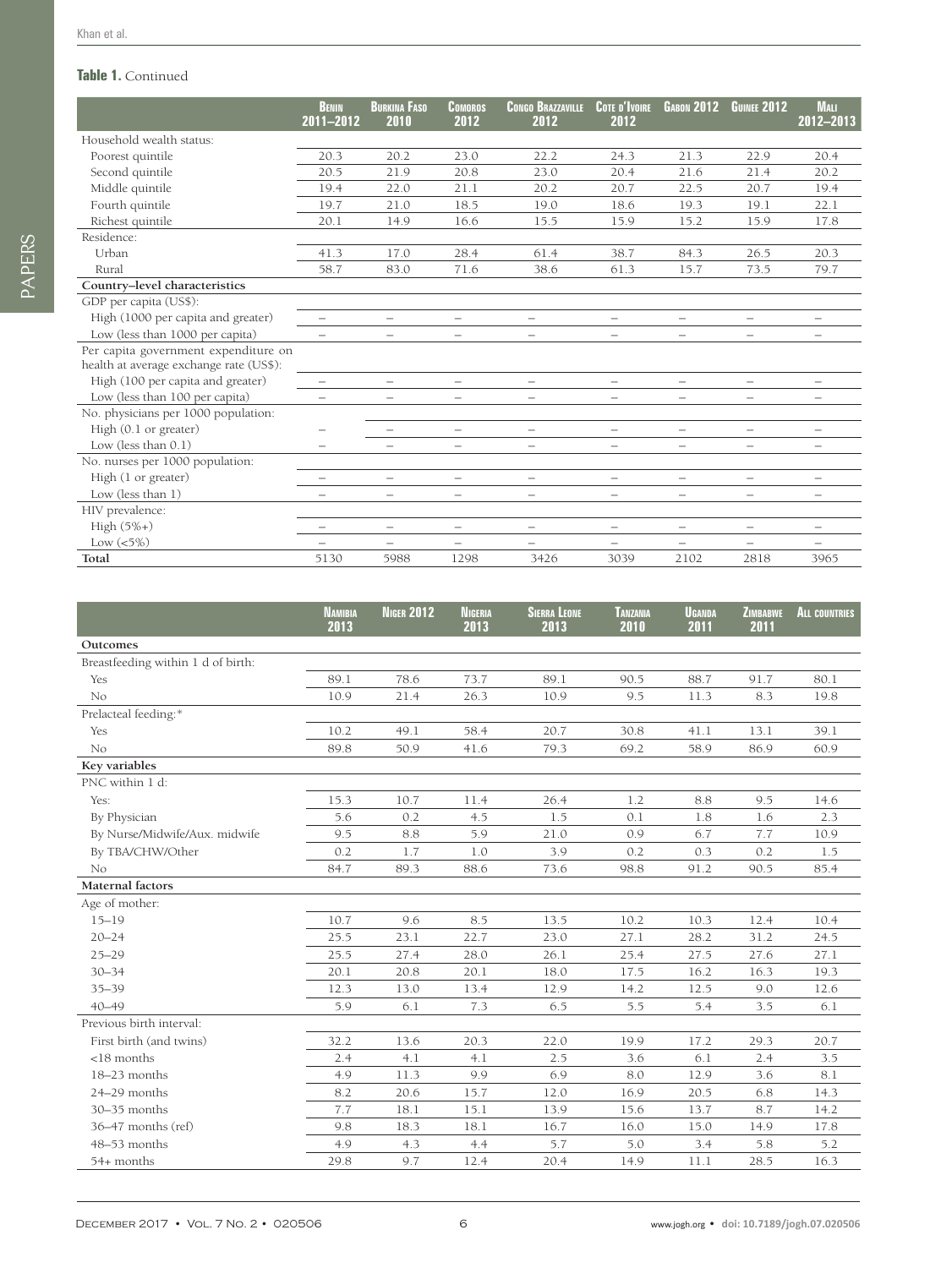# PAPERS **PAPERS**

|                                                                                 | <b>N</b> amibia<br>2013  | <b>NIGER 2012</b>        | Nigeria<br>2013          | <b>SIERRA LEONE</b><br>2013 | TANZANIA<br>2010         | <b>UGANDA</b><br>2011    | ZIMBABWE<br>2011         | <b>ALL COUNTRIES</b> |
|---------------------------------------------------------------------------------|--------------------------|--------------------------|--------------------------|-----------------------------|--------------------------|--------------------------|--------------------------|----------------------|
| Parity:                                                                         |                          |                          |                          |                             |                          |                          |                          |                      |
| $\mathbf{1}$                                                                    | 31.7                     | 13.4                     | 20.1                     | 21.7                        | 19.6                     | 17.1                     | 29.0                     | 20.4                 |
| $2 - 3$                                                                         | 42.7                     | 27.4                     | 32.3                     | 35.0                        | 35.7                     | 31.5                     | 47.4                     | 35.1                 |
| $4 - 5$                                                                         | 17.4                     | 24.6                     | 22.6                     | 24.8                        | 23.2                     | 22.4                     | 16.6                     | 23.1                 |
| 6+                                                                              | 8.2                      | 34.5                     | 25.0                     | 18.6                        | 21.5                     | 29.0                     | 6.9                      | 21.4                 |
| Cesarean section:                                                               |                          |                          |                          |                             |                          |                          |                          |                      |
| Yes                                                                             | 15.7                     | 1.4                      | 2.2                      | 4.0                         | 5.2                      | 5.5                      | 4.5                      | 4.3                  |
| No                                                                              | 84.3                     | 98.6                     | 97.8                     | 96.0                        | 94.8                     | 94.5                     | 95.5                     | 95.7                 |
| Personal illness control factors                                                |                          |                          |                          |                             |                          |                          |                          |                      |
| Antenatal care (4+ with any provider):                                          |                          |                          |                          |                             |                          |                          |                          |                      |
| Yes                                                                             | 62.0                     | 33.1                     | 51.1                     | 76.0                        | 38.4                     | 46.2                     | 59.2                     | 51.4                 |
| No                                                                              | 38.0                     | 66.9                     | 48.9                     | 24.0                        | 61.6                     | 53.8                     | 40.8                     | 48.6                 |
| Tetanus toxoid (2+ during last pregnancy):                                      |                          |                          |                          |                             |                          |                          |                          |                      |
| Yes                                                                             | 33.9                     | 50.2                     | 48.7                     | 86.7                        | 44.1                     | 52.2                     | 42.8                     | 55.4                 |
| No                                                                              | 66.1                     | 49.8                     | 51.3                     | 13.3                        | 55.9                     | 47.8                     | 57.2                     | 44.6                 |
| Skilled delivery:                                                               |                          |                          |                          |                             |                          |                          |                          |                      |
| Yes                                                                             | 89.0                     | 33.4                     | 42.4                     | 62.6                        | 49.7                     | 60.9                     | 64.9                     | 61.6                 |
| No                                                                              | 11.0                     | 66.6                     | 57.6                     | 37.4                        | 50.3                     | 39.1                     | 35.1                     | 38.4                 |
| Socio-economic factors                                                          |                          |                          |                          |                             |                          |                          |                          |                      |
| Education of mother:                                                            |                          |                          |                          |                             |                          |                          |                          |                      |
| None                                                                            | 5.6                      | 85.3                     | 47.6                     | 64.7                        | 25.6                     | 12.9                     | 1.1                      | 51.8                 |
| Primary                                                                         | 22.5                     | 9.6                      | 18.1                     | 15.3                        | 67.0                     | 63.9                     | 31.3                     | 22.7                 |
| Secondary+                                                                      | 71.9                     | 5.1                      | 34.3                     | 20.1                        | 7.4                      | 23.2                     | 67.5                     | 25.5                 |
| Marital status:                                                                 |                          |                          |                          |                             |                          |                          |                          |                      |
| Married/cohabiting                                                              | 44.2                     | 98.3                     | 95.6                     | 84.7                        | 84.0                     | 85.5                     | 87.3                     | 89.3                 |
| Not currently married/cohabiting                                                | 55.8                     | 1.7                      |                          | 15.3                        | 16.0                     | 14.5                     | 12.7                     | 10.7                 |
| Media access:                                                                   |                          |                          | 4.4                      |                             |                          |                          |                          |                      |
| Yes                                                                             | 34.9                     | 7.4                      | 22.2                     | 7.5                         | 18.0                     | 16.0                     | 19.8                     | 19.1                 |
| No                                                                              | 65.1                     | 92.6                     | 77.8                     | 92.5                        | 82.0                     | 84.0                     | 80.2                     | 80.9                 |
| Household wealth status:                                                        |                          |                          |                          |                             |                          |                          |                          |                      |
| Poorest quintile                                                                | 21.3                     | 19.3                     | 23.2                     | 23.0                        | 21.0                     | 22.4                     | 22.2                     | 21.8                 |
| Second quintile                                                                 | 22.6                     | 20.5                     | 22.8                     | 21.0                        | 23.9                     | 22.0                     | 21.1                     | 21.7                 |
| Middle quintile                                                                 | 21.7                     | 20.8                     | 18.9                     | 21.9                        | 21.7                     | 19.5                     | 19.5                     | 20.4                 |
|                                                                                 |                          |                          |                          |                             |                          |                          |                          |                      |
| Fourth quintile                                                                 | 20.0                     | 21.1                     | 18.0                     | 19.1                        | 18.8                     | $18.1\,$                 | 21.2                     | 19.5                 |
| Richest quintile<br>Residence:                                                  | 14.4                     | 18.3                     | 17.1                     | 14.9                        | 14.6                     | 18.0                     | 16.0                     | 16.6                 |
| Urban                                                                           |                          |                          |                          |                             |                          |                          |                          |                      |
|                                                                                 | 47.5                     | 13.5                     | 35.3                     | 25.7                        | 20.9                     | 14.6                     | 29.3                     | 31.5                 |
| Rural                                                                           | 52.5                     | 86.5                     | 64.7                     | 74.3                        | 79.1                     | 85.4                     | 70.7                     | 68.5                 |
| Country-level characteristics                                                   |                          |                          |                          |                             |                          |                          |                          |                      |
| GDP per capita (US\$):                                                          |                          |                          |                          |                             |                          |                          |                          |                      |
| High (1000 per capita and greater)                                              |                          |                          |                          |                             |                          |                          |                          |                      |
| Low (less than 1000 per capita)                                                 |                          | $\overline{\phantom{0}}$ | $\qquad \qquad$          | $\qquad \qquad -$           |                          | $\overline{\phantom{m}}$ | $\qquad \qquad -$        | 37.7                 |
| Per capita government expenditure on<br>health at average exchange rate (US\$): |                          |                          |                          |                             |                          |                          |                          | 62.3                 |
| High (100 per capita and greater)                                               | $\overline{\phantom{0}}$ | $\equiv$                 | $\overline{\phantom{0}}$ | $\equiv$                    | $\overline{\phantom{0}}$ | $\overline{\phantom{m}}$ | $\overline{\phantom{m}}$ | 50.7                 |
| Low (less than 100 per capita)                                                  | $\overline{\phantom{0}}$ | $\qquad \qquad -$        | $\overline{\phantom{0}}$ | $\qquad \qquad -$           | $\overline{\phantom{m}}$ | $\overline{\phantom{0}}$ | $\overline{\phantom{m}}$ | 49.3                 |
| No. physicians per 1000 population:                                             |                          |                          |                          |                             |                          |                          |                          |                      |
| High (0.1 or greater)                                                           | $\qquad \qquad -$        | $\qquad \qquad -$        | $\overline{\phantom{a}}$ | $\overline{\phantom{a}}$    | $\overline{\phantom{a}}$ | $\overline{\phantom{a}}$ | $\overline{\phantom{a}}$ | 43.9                 |
| Low (less than $0.1$ )                                                          | $\overline{\phantom{0}}$ | $\overline{\phantom{0}}$ | $\overline{\phantom{0}}$ | $\qquad \qquad -$           | $\overline{\phantom{m}}$ | $\qquad \qquad -$        | $\overline{\phantom{m}}$ | 56.1                 |
| No. nurses per 1000 population:                                                 |                          |                          |                          |                             |                          |                          |                          |                      |
| High (1 or greater)                                                             |                          | $\qquad \qquad -$        | $\overline{\phantom{0}}$ | $\qquad \qquad -$           | $\overline{\phantom{m}}$ | $\qquad \qquad -$        | $\qquad \qquad -$        | 36.2                 |
| Low (less than 1)                                                               | $\overline{\phantom{0}}$ | $\qquad \qquad -$        | $\qquad \qquad$          | $\qquad \qquad -$           |                          | $\qquad \qquad -$        | $\overline{\phantom{0}}$ | 63.8                 |
| HIV prevalence:                                                                 |                          |                          |                          |                             |                          |                          |                          |                      |
| $High (5\%+)$                                                                   | $\overline{\phantom{0}}$ | $\overline{\phantom{0}}$ | $\overline{\phantom{0}}$ | $\qquad \qquad -$           |                          | $\overline{\phantom{0}}$ | $\qquad \qquad -$        | 17.6                 |
| Low $(<5\%)$                                                                    |                          | L,                       |                          | ÷                           |                          | $\overline{\phantom{0}}$ | $\overline{\phantom{0}}$ | 82.4                 |
| Total                                                                           | 1947                     | 5143                     | 12473                    | 4820                        | 3266                     | 3092                     | 2448                     | 60956                |

PNC – postnatal care, TBA – Traditional Birth Attendant, CHW – Community Health Worker

\*Denominator is ever–breast fed newborns.

**Table 1.** Continued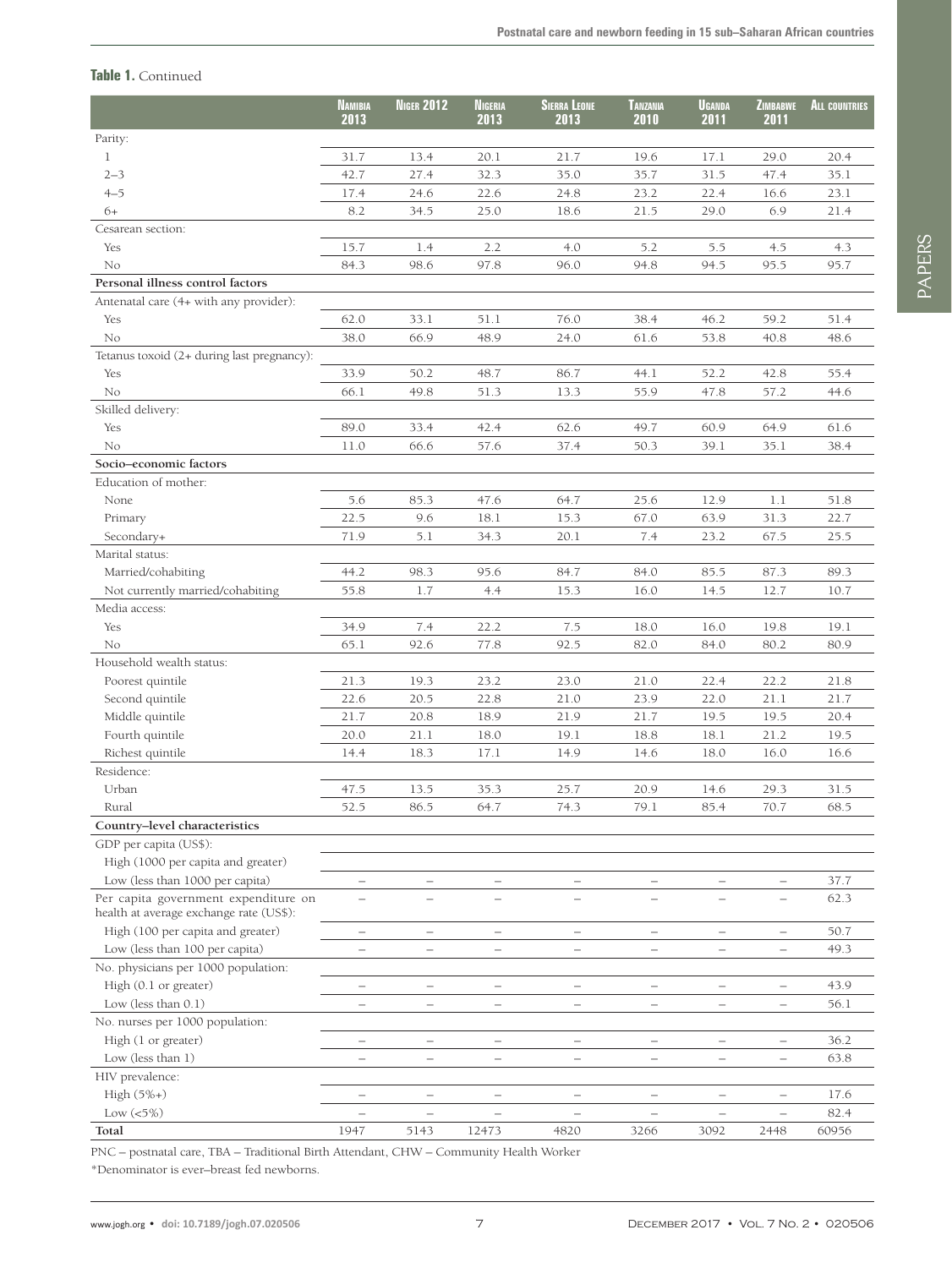PNC are significantly less likely to receive a prelacteal feed, patterns by country vary considerably; 5 countries show a statistically significant relationship but 4 show the opposite pattern.

In the bivariate analysis, newborns receiving PNC within 1 day are significantly more likely to initiate breastfeeding within a day and less likely to receive a prelacteal feed (**[Table 2](#page-7-0)**). Women receiving antena-

<span id="page-7-0"></span>**Table 2.** Percentage of all newborns breastfed within 1 day and percentage of newborns receiving prelacteal feeds among ever breastfed newborns, by key characteristics (unweighted), 15 countries

|                                            | <b>ALL NEWBORNS</b>      |                       | <b>EVER BREASTFED NEWBORNS</b> |              |
|--------------------------------------------|--------------------------|-----------------------|--------------------------------|--------------|
|                                            |                          | Breastfeeding within: | Prelacteal feed                |              |
|                                            | 1 day                    | P                     |                                | $\mathbf{P}$ |
| Key dependent variables                    |                          |                       |                                |              |
| PNC within 1 day:                          |                          |                       |                                |              |
| Yes                                        | 84.2                     | < 0.001               | 35.3                           | < 0.001      |
| No                                         | 79.8                     |                       | 39.3                           |              |
| Maternal factors                           |                          |                       |                                |              |
| Age of mother:                             |                          |                       |                                |              |
| $15 - 19$                                  | 76.3                     | < 0.001               | 42.5                           | < 0.001      |
| $20 - 24$                                  | 80.1                     |                       | 38.9                           |              |
| $25 - 29$                                  | 81.9                     |                       | 37.0                           |              |
| $30 - 34$                                  | 81.4                     |                       | 37.7                           |              |
| $35 - 39$                                  | 80.8                     |                       | 38.6                           |              |
| $40 - 45$                                  | 80.4                     |                       | 40.7                           |              |
| 45-49                                      | 79.9                     |                       | 45.3                           |              |
| Previous birth interval:                   |                          |                       |                                |              |
| First birth (and twins)                    | 81.8                     | < 0.001               | 38.7                           | < 0.001      |
| $<$ 18 months                              | 76.8                     |                       | 39.6                           |              |
| 18–23 months                               | 78.2                     |                       | 41.6                           |              |
| 24-29 months                               | 80.5                     |                       | 41.6                           |              |
| 30-35 months                               | 82.1                     |                       | 40.7                           |              |
| 36-47 months                               | 81.8                     |                       | 39.7                           |              |
| 48-53 months                               | 81.5                     |                       | 35.7                           |              |
| 54+ months                                 | 81.5                     |                       | 33.7                           |              |
| Parity:                                    |                          |                       |                                |              |
| $\mathbf{1}$                               | 77.0                     | < 0.001               | 39.6                           | < 0.001      |
| $2 - 3$                                    | 81.9                     |                       | 35.6                           |              |
| $4 - 5$                                    | 82.2                     |                       | 38.2                           |              |
| $6+$                                       | 79.9                     |                       | 43.2                           |              |
| Cesarean section:                          |                          |                       |                                |              |
| Yes                                        | 62.4                     | < 0.001               | 38.3                           | 0.710        |
| No                                         | 81.3                     |                       | 38.7                           |              |
| Breastfed within 1 hour:                   |                          |                       |                                |              |
| Yes                                        | $\overline{\phantom{m}}$ |                       | 28.0                           | < 0.001      |
| No                                         | $\overline{\phantom{m}}$ |                       | 47.3                           |              |
| Personal illness control factors           |                          |                       |                                |              |
| Antenatal care (4+ with any provider):     |                          |                       |                                |              |
| Yes                                        | 82.0                     | < 0.001               | 33.9                           | < 0.001      |
| No                                         | 78.9                     |                       | 43.8                           |              |
| Tetanus toxoid (2+ during last pregnancy): |                          |                       |                                |              |
| Yes                                        | 81.5                     | < 0.001               | 35.5                           | < 0.001      |
| No                                         | 79.2                     |                       | 42.7                           |              |
| Skilled delivery:                          |                          |                       |                                |              |
| Yes                                        | 82.8                     | < 0.001               | 30.9                           | < 0.001      |
| No                                         | 76.7                     |                       | 51.4                           |              |
| Socio-economic factors                     |                          |                       |                                |              |
| Education of mother:                       |                          |                       |                                |              |
| None                                       | 79.3                     | < 0.001               | 42.7                           | < 0.001      |
| Primary                                    | 82.4                     |                       | 37.1                           |              |
| Secondary+                                 | 81.2                     |                       | 32.2                           |              |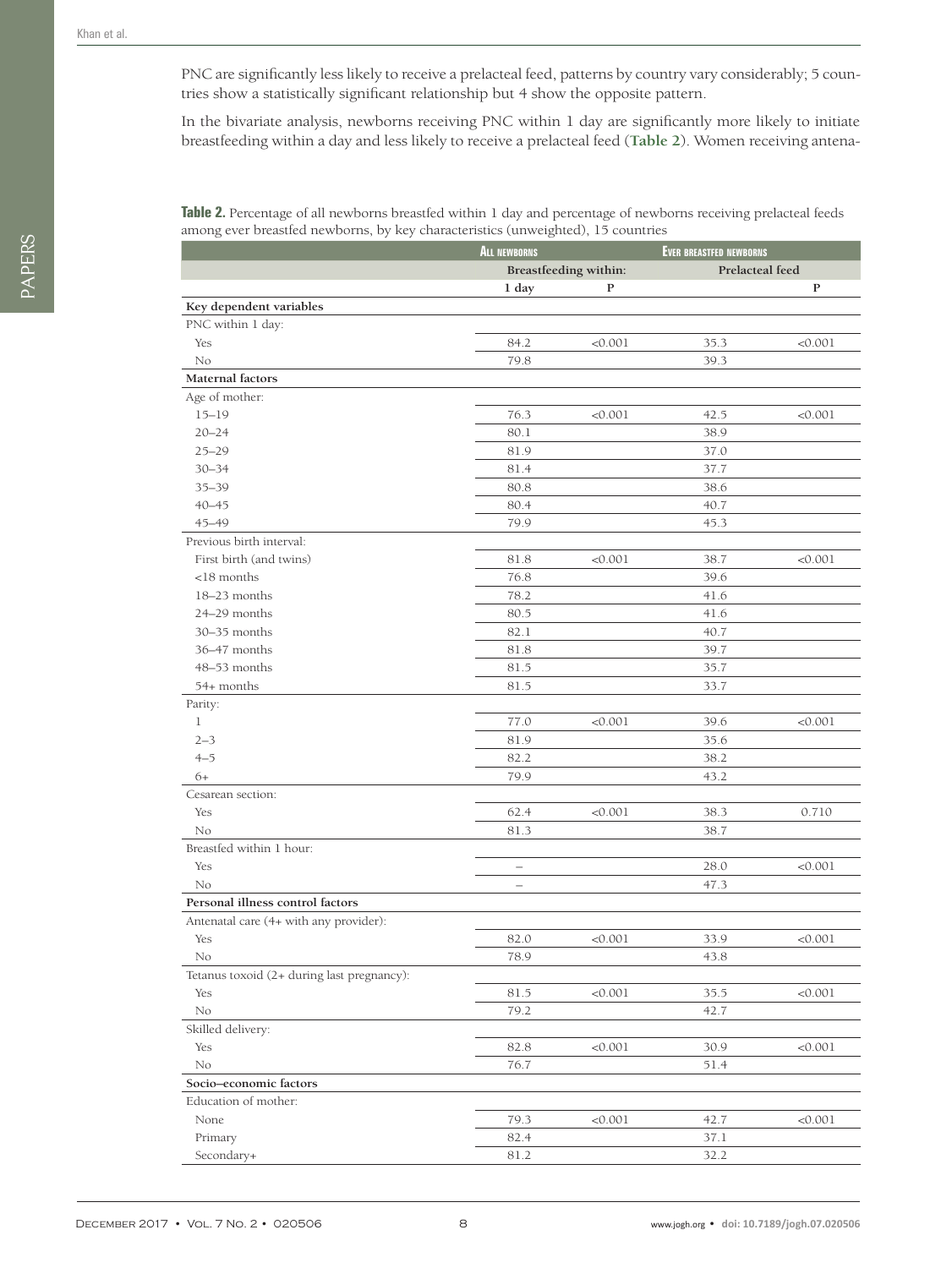|                                                                                 | <b>ALL NEWBORNS</b> |                       | <b>EVER BREASTFED NEWBORNS</b> |         |
|---------------------------------------------------------------------------------|---------------------|-----------------------|--------------------------------|---------|
|                                                                                 |                     | Breastfeeding within: | Prelacteal feed                |         |
| Marital status:                                                                 |                     |                       |                                |         |
| Married/cohabiting                                                              | 80.7                | 0.001                 | 39.4                           | < 0.001 |
| Not currently married/cohabiting                                                | 79.0                |                       | 33.2                           |         |
| Media access:                                                                   |                     |                       |                                |         |
| Yes                                                                             | 81.6                | 0.001                 | 33.6                           | < 0.001 |
| No                                                                              | 80.3                |                       | 39.8                           |         |
| Household wealth status:                                                        |                     |                       |                                |         |
| Poorest quintile                                                                | 77.2                | < 0.001               | 43.2                           | < 0.001 |
| Second quintile                                                                 | 79.2                |                       | 40.8                           |         |
| Middle quintile                                                                 | 82.1                |                       | 38.1                           |         |
| Fourth quintile                                                                 | 82.3                |                       | 35.7                           |         |
| Richest quintile                                                                | 83.1                |                       | 33.3                           |         |
| Residence:                                                                      |                     |                       |                                |         |
| Urban                                                                           | 81.7                | < 0.001               | 34.2                           | < 0.001 |
| Rural                                                                           | 80.0                |                       | 40.6                           |         |
| Country characteristics                                                         |                     |                       |                                |         |
| GDP per capita (US\$):                                                          |                     |                       |                                |         |
| High (1000+ per capita)                                                         | 74.0                | < 0.001               | 49.7                           | < 0.001 |
| Low $($ <1000 per capita)                                                       | 84.7                |                       | 31.6                           |         |
| Per capita government expenditure on health at average<br>exchange rate (US\$): |                     |                       |                                |         |
| High (100+ per capita)                                                          | 77.5                | < 0.001               | 44.3                           | < 0.001 |
| Low (<100 per capita)                                                           | 83.7                |                       | 32.7                           |         |
| No. physicians per 1000 population.                                             |                     |                       |                                | < 0.001 |
| $High(0.1+)$                                                                    | 75.7                | < 0.001               | 50.6                           |         |
| Low $(<0.1)$                                                                    | 84.3                |                       | 29.2                           |         |
| No. nurses per 1000 population:                                                 |                     |                       |                                |         |
| $High(1+)$                                                                      | 79.1                | < 0.001               | 44.1                           | < 0.001 |
| Low (<1)                                                                        | 81.4                |                       | 35.6                           |         |
| HIV prevalence:                                                                 |                     |                       |                                |         |
| $High (5\%+)$                                                                   | 90.2                | < 0.001               | 24.9                           | < 0.001 |
| Low $(<5\%)$                                                                    | 78.5                |                       | 41.6                           |         |
| Total                                                                           | 61018               |                       | 59309                          |         |

PNC – postnatal care

**Table 2.** Continued

tal care, tetanus toxoid and skilled delivery are significantly more likely to breastfeed within a day and less likely to provide a prelacteal feed to the newborn. A caesarian birth is significantly associated with breastfeeding within 1 day but not with PLFs. Women with no education are less likely to breastfeed early and more likely to provide a prelacteal feed. While household wealth is positively associated with breastfeeding within 1 day, the association is negative with prelacetal feeds. Women in urban areas are more likely than rural women to initiate breastfeeding within 1 day and less likely to give a prelacetal feed. Bivariate analysis of the country–level variables also shows lower levels of GDP, expenditures, and physician and nurse density are associated with greater initiation of breastfeeding within 1 day and lower levels of prelacteal feeds. In countries with higher HIV prevalence, breastfeeding within 1 day is higher and prelacteal feeds are lower.

**[Table 3](#page-9-0)** shows that after controlling for individual and country–level variables, PNC within 1 day is significantly associated with higher odds of breastfeeding within 1 day (OR=1.35, 95% CI 1.27–1.44). The odds of breastfeeding within 1 day are significantly lower for women who had a caesarian section compared with those that did not have a caesarian section (OR=0.26, 95% CI 0.23–0.28). Many of the variables related to contact with the health care system that are significant at the bivariate level are also significant in the multilevel model. These include ANC (OR=1.07, 95% CI 1.02–1.12), tetanus coverage (OR=1.10, 95% CI 1.05–1.15) and skilled delivery (OR=1.48, 95% CI 1.40–1.56). Several socio–economic variables are significantly associated with breastfeeding within 1 day. Compared to women with no education, women with primary education are significantly more likely to initiate breastfeeding within 1 day (OR=1.10, 95% CI 1.04–1.17) though the association with secondary or higher education is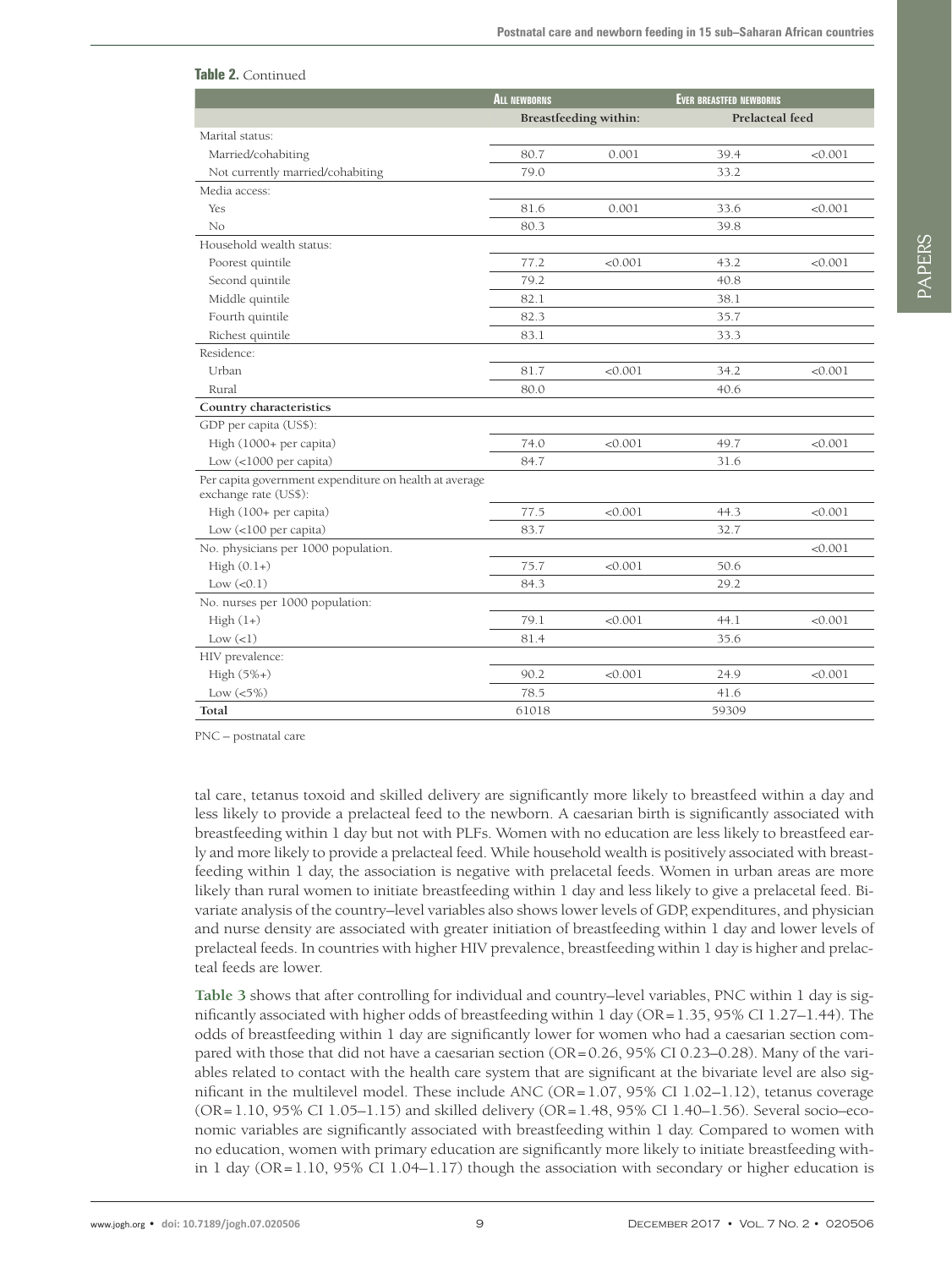<span id="page-9-0"></span>PAPERS **PAPERS** 

| Table 3. Multilevel logistic regression for breastfeeding within 1 d among all newborns and prelacteal feeds among ever breastfed newborns, 15 countries |                                       |                          | L NEWBORNS<br>₹                       |                                       | BREASTFEEDING WITHIN                                              |                                       |              |                                       |                          |              |                                  |                                             | MONG EVER BREASTFED NEWBORNS, PRELACTEAL FEEDS |                                |                                  |                                  |
|----------------------------------------------------------------------------------------------------------------------------------------------------------|---------------------------------------|--------------------------|---------------------------------------|---------------------------------------|-------------------------------------------------------------------|---------------------------------------|--------------|---------------------------------------|--------------------------|--------------|----------------------------------|---------------------------------------------|------------------------------------------------|--------------------------------|----------------------------------|----------------------------------|
|                                                                                                                                                          | Model 1                               | $\sim$                   | 95% CI                                |                                       | Model 2                                                           | $\mathbf{r}$                          | 95%          | $\overline{C}$                        | Model 3                  | ≏            | 95% CI                           |                                             | Model 4                                        | $\sim$                         | 95% CI                           |                                  |
| Fixed Effects                                                                                                                                            |                                       |                          |                                       |                                       |                                                                   |                                       |              |                                       |                          |              |                                  |                                             |                                                |                                |                                  |                                  |
| Key variables                                                                                                                                            |                                       |                          |                                       |                                       |                                                                   |                                       |              |                                       |                          |              |                                  |                                             |                                                |                                |                                  |                                  |
| PNC within 1 d:                                                                                                                                          |                                       |                          |                                       |                                       |                                                                   |                                       |              |                                       |                          |              |                                  |                                             |                                                |                                |                                  |                                  |
| Yes<br>$\frac{1}{2}$                                                                                                                                     | 1.35<br>1.00                          | $-0.001$                 | 1.27                                  | 1.44                                  | $\overline{\phantom{a}}$<br>$\begin{array}{c} \hline \end{array}$ | $\overline{1}$<br>т                   | 1            | $\overline{\phantom{a}}$<br>1         | 1.04<br>1.00             | 0.195        | 0.98                             | 1.09                                        | $\overline{1}$<br>J.                           | $\overline{1}$<br>$\mathbf{I}$ | т<br>$\overline{\phantom{a}}$    | $\overline{1}$<br>$\mathbf{I}$   |
| Provider of PNC within 1 d:                                                                                                                              |                                       |                          |                                       |                                       |                                                                   |                                       |              |                                       |                          |              |                                  |                                             |                                                |                                |                                  |                                  |
| By Physician                                                                                                                                             | $\begin{array}{c} \hline \end{array}$ | $\mathbf{I}$             | $\mathbf{I}$                          | $\mathbf{I}$                          | 0.93                                                              | 0.269                                 | 0.81         | 1.06                                  | $\mathbb{L}$             |              | $\mathbf{I}$                     | $\begin{array}{c} \hline \end{array}$       | 0.94                                           | 0.343                          | 0.83                             | $1.07\,$                         |
| By Nurse/Midwife                                                                                                                                         | $\mathbb T$                           | $\mathbb T$              | $\mathbf{I}$                          | $\mathbf{I}$                          | 1.39                                                              | 0.001                                 | 1.29         | 1.50                                  | $\mathbb{I}$             | $\mathbf{I}$ | $\overline{1}$                   | $\mathbf{I}$                                | 1.03                                           | 0.315                          | 0.97                             | 1.09                             |
| By TBA/CHW/Other                                                                                                                                         | $\mathbf{I}$                          | $\mathbf{I}$             |                                       | $\vert \vert$                         | 1.95                                                              | $-0.001$                              | 1.60         | 2.36                                  | $\mathbf{L}$             |              | $\mathbf{L}$                     | $\mathbf{L}$                                | 1.20                                           | 0.017                          | 1.03                             | 1.39                             |
| $\stackrel{\circ}{\simeq}$                                                                                                                               | $\overline{\phantom{a}}$              | $\overline{\phantom{a}}$ |                                       | $\overline{\phantom{a}}$              | 1.00                                                              |                                       |              |                                       | $\overline{\phantom{a}}$ |              |                                  | $\overline{\phantom{a}}$                    | 1.00                                           |                                |                                  |                                  |
| Maternal factors                                                                                                                                         |                                       |                          |                                       |                                       |                                                                   |                                       |              |                                       |                          |              |                                  |                                             |                                                |                                |                                  |                                  |
| Age of mother:                                                                                                                                           |                                       |                          |                                       |                                       |                                                                   |                                       |              |                                       |                          |              |                                  |                                             |                                                |                                |                                  |                                  |
| $15 - 19$                                                                                                                                                | 1.00                                  |                          |                                       |                                       | 1.00                                                              |                                       |              |                                       | 1.00                     |              |                                  |                                             | 1.00                                           |                                |                                  |                                  |
| $20 - 24$                                                                                                                                                | 1.08                                  | 0.049                    | $1.00\,$                              | 1.17                                  | 1.09                                                              | 0.043                                 | 1.00         | 1.17                                  | 0.93                     | 0.038        | 0.86                             | 1.00                                        | 0.93                                           | 0.040                          | 0.86                             | 1.00                             |
| $25 - 29$                                                                                                                                                | 1.15                                  | 0.002                    | 1.05                                  | 1.26                                  | 1.16                                                              | 0.001                                 | 1.06         | 1.26                                  | 0.84                     | 0.001        | 0.78                             | 0.91                                        | 0.85                                           | 0.001                          | 0.78                             | 0.92                             |
| $30 - 34$                                                                                                                                                | 1.13                                  | 0.020                    | 1.02                                  | 1.25                                  | 1.14                                                              | 0.014                                 | 1.03         | 1.26                                  | 0.85                     | 0.001        | 0.77                             | 0.93                                        | 0.85                                           | 0.001                          | 0.77                             | 0.93                             |
| $35 - 39$                                                                                                                                                | 1.12                                  | 0.050                    | $1.00\,$                              | 1.26                                  | 1.13                                                              | 0.038                                 | $1.01\,$     | 1.27                                  | 0.85                     | 0.002        | 0.77                             | 0.94                                        | 0.85                                           | 0.002                          | 0.77                             | 0.94                             |
| 40-49                                                                                                                                                    | 1.16                                  | 0.027                    | 1.02                                  | 1.33                                  | 1.17                                                              | 0.020                                 | 1.03         | 1.34                                  | 0.91                     | 0.117        | 0.81                             | 1.02                                        | 0.91                                           | 0.127                          | 0.81                             | 1.03                             |
| Previous birth interval:                                                                                                                                 |                                       |                          |                                       |                                       |                                                                   |                                       |              |                                       |                          |              |                                  |                                             |                                                |                                |                                  |                                  |
| First birth (and twins)                                                                                                                                  | 0.35                                  | 0.001                    | 0.24                                  | 0.49                                  | 0.35                                                              | $-0.001$                              | 0.24         | 0.50                                  | 1.19                     | 0.374        | 0.81                             | 1.77                                        | 1.20                                           | 0.374                          | 0.81                             | 1.77                             |
| <18 months                                                                                                                                               | 0.78                                  | $-0.001$                 | 0.69                                  | 0.88                                  | 0.78                                                              | 0.001                                 | 0.69         | 0.88                                  | 1.07                     | 0.181        | 0.97                             | 1.19                                        | $1.07\,$                                       | 0.185                          | 0.97                             | 1.19                             |
| $18-23$ months                                                                                                                                           | 0.92                                  | 0.070                    | 0.84                                  | 1.01                                  | 0.92                                                              | 0.069                                 | 0.84         | 1.01                                  | 1.04                     | 0.332        | 0.96                             | 1.12                                        | 1.04                                           | 0.332                          | 0.96                             | 1.12                             |
| $24-29$ months                                                                                                                                           | 1.01                                  | 0.733                    | 0.94                                  | 1.09                                  | 1.01                                                              | 0.721                                 | 0.94         | 1.09                                  | 1.03                     | 0.399        | 0.96                             | 1.10                                        | 1.03                                           | 0.400                          | 0.96                             | 1.10                             |
| $30 - 35$ months                                                                                                                                         | 1.01                                  | 0.805                    | 0.94                                  | 1.09                                  | 1.01                                                              | 0.813                                 | 0.94         | 1.09                                  | 0.98                     | 0.624        | 0.92                             | 1.05                                        | 0.98                                           | 0.623                          | 0.92                             | 1.05                             |
| $36-47$ months (ref)                                                                                                                                     | 1.00                                  |                          |                                       |                                       | 1.00                                                              |                                       |              |                                       | 1.00                     |              |                                  |                                             | 1.00                                           |                                |                                  |                                  |
| $48-53$ months                                                                                                                                           | 0.93                                  | 0.190                    | 0.84                                  | 1.04                                  | 0.93                                                              | 0.194                                 | 0.84         | 1.04                                  | 0.97                     | 0.457        | 0.88                             | 1.06                                        | 0.97                                           | 0.455                          | 0.88                             | 1.06                             |
| 54+ months                                                                                                                                               | 0.89                                  | 0.003                    | 0.83                                  | 0.96                                  | 0.89                                                              | 0.003                                 | 0.83         | 0.96                                  | 0.96                     | 0.231        | 0.90                             | $1.03$                                      | 0.96                                           | 0.230                          | 0.90                             | $1.03$                           |
| Parity:                                                                                                                                                  |                                       |                          |                                       |                                       |                                                                   |                                       |              |                                       |                          |              |                                  |                                             |                                                |                                |                                  |                                  |
|                                                                                                                                                          | 1.00                                  |                          | $\mathbf{I}$                          |                                       | 1.00                                                              |                                       |              |                                       | 1.00                     |              |                                  | $\mathbb{I}$                                | 1.00                                           |                                |                                  | $\mathbb{L}$                     |
| $2 - 3$                                                                                                                                                  | 0.48                                  | 50.001                   | 0.34                                  | 0.68                                  | 0.48                                                              | 0.001                                 | 0.34         | 0.69                                  | 0.97                     | 0.868        | 0.65                             | 43<br>⊣                                     | 0.97                                           | 0.869                          | 0.65                             | 1.43                             |
| $4-5$                                                                                                                                                    | 0.49                                  | $-0.001$                 | 0.34                                  | 0.70                                  | 0.49                                                              | 0.001                                 | 0.34         | 0.71                                  | $1.03\,$                 | 0.889        | 0.69                             | $\overline{53}$<br>$\overline{\phantom{0}}$ | 1.03                                           | 0.891                          | 0.69                             | 1.53                             |
| $\ddot{\circ}$                                                                                                                                           | 0.45                                  | 0.001                    | 0.32                                  | 0.65                                  | 0.45                                                              | 0.001                                 | 0.32         | 0.65                                  | 1.05                     | 0.794        | 0.71                             | 57<br>$\rightarrow$                         | 1.05                                           | 0.797                          | 0.71                             | 1.57                             |
| Cesarean section                                                                                                                                         |                                       |                          |                                       |                                       |                                                                   |                                       |              |                                       |                          |              |                                  |                                             |                                                |                                |                                  |                                  |
| Yes<br>$\frac{1}{2}$                                                                                                                                     | 0.26                                  | 0.001                    | 0.23                                  | .28<br>ି                              | 1.00<br>0.26                                                      | 0.001                                 | 0.24         | 0.29                                  | 1.00<br>1.60             | 0.001        | 1.46<br>$\overline{\phantom{a}}$ | 1.76<br>$\overline{\phantom{a}}$            | 1.00<br>1.61                                   | 0.001                          | 1.47<br>$\overline{\phantom{a}}$ | 1.77<br>$\overline{\phantom{a}}$ |
| Breastfed within 1 h:                                                                                                                                    |                                       |                          |                                       |                                       |                                                                   |                                       |              |                                       |                          |              |                                  |                                             |                                                |                                |                                  |                                  |
| Yes                                                                                                                                                      | $\,$ $\,$                             | $\mathbb T$              | $\mathbf{I}$                          | $\mathbf{I}$                          | $\overline{1}$                                                    | $\mathbf{I}$                          | $\mathbf{I}$ | $\mathbf{I}$                          | 0.57                     | 0.001        | 55<br>ਂ                          | 0.59                                        | 0.57                                           | 0.001                          | 0.55                             | 0.59                             |
| $\frac{1}{2}$                                                                                                                                            | $\mathsf I$                           | $\mathord{\text{\rm I}}$ | $\begin{array}{c} \hline \end{array}$ | $\begin{array}{c} \hline \end{array}$ | $\mathbf{I}$                                                      | $\begin{array}{c} \hline \end{array}$ | $\mathbf{I}$ | $\begin{array}{c} \hline \end{array}$ | 1.00                     |              | т                                | т                                           | $1.00\,$                                       |                                | $\mathbf{I}$                     | $\mathbb{I}$                     |
| Personal illness control factors                                                                                                                         |                                       |                          |                                       |                                       |                                                                   |                                       |              |                                       |                          |              |                                  |                                             |                                                |                                |                                  |                                  |
| Antenatal care (4+ with any provider):                                                                                                                   |                                       |                          |                                       |                                       |                                                                   |                                       |              |                                       |                          |              |                                  |                                             |                                                |                                |                                  |                                  |
| Yes                                                                                                                                                      | 1.07                                  | 0.009                    | 1.02                                  | 1.12                                  | 1.07                                                              | 0.008                                 | 1.02         | 1.12                                  | 0.90                     | $-0.001$     | 0.87                             | 0.94                                        | 0.90                                           | 0.001                          | 0.87                             | 0.94                             |
| $\frac{1}{2}$                                                                                                                                            | 1.00                                  |                          |                                       |                                       | 1.00                                                              |                                       |              |                                       | 1.00                     |              |                                  |                                             | 1.00                                           |                                |                                  |                                  |
| Tetanus toxoid (2+ during last pregnancy):                                                                                                               |                                       |                          |                                       |                                       |                                                                   |                                       |              |                                       |                          |              |                                  |                                             |                                                |                                |                                  |                                  |
| Yes                                                                                                                                                      | 1.10                                  | $-0.001$                 | 1.05                                  | 1.15                                  | 1.10                                                              | 0.001                                 | $1.05$       | 1.15                                  | 0.87                     | 0.001        | 0.83                             | 0.90                                        | 0.87                                           | 0.001                          | 0.83                             | 0.90                             |
| $\frac{1}{2}$                                                                                                                                            | 1.00                                  |                          |                                       |                                       | 1.00                                                              |                                       |              |                                       | 1.00                     |              |                                  |                                             | 1.00                                           |                                |                                  |                                  |
| Skilled delivery:                                                                                                                                        |                                       |                          |                                       |                                       |                                                                   |                                       |              |                                       |                          |              |                                  |                                             |                                                |                                |                                  |                                  |
| Yes                                                                                                                                                      | 1.48                                  | 50.001                   | 1.40                                  | 1.56                                  | 1.50                                                              | 50.001                                | 1.42         | 1.59                                  | 0.58                     | 50.001       | 0.56                             | 0.61                                        | 0.59                                           | 0.001                          | 0.56                             | 0.62                             |
| $\frac{1}{2}$                                                                                                                                            | $1.00\,$                              | $\, \vert \,$            |                                       |                                       | $1.00\,$                                                          | $\overline{\phantom{a}}$              |              |                                       | $1.00\,$                 |              |                                  |                                             | 1.00                                           | $\overline{\phantom{a}}$       |                                  |                                  |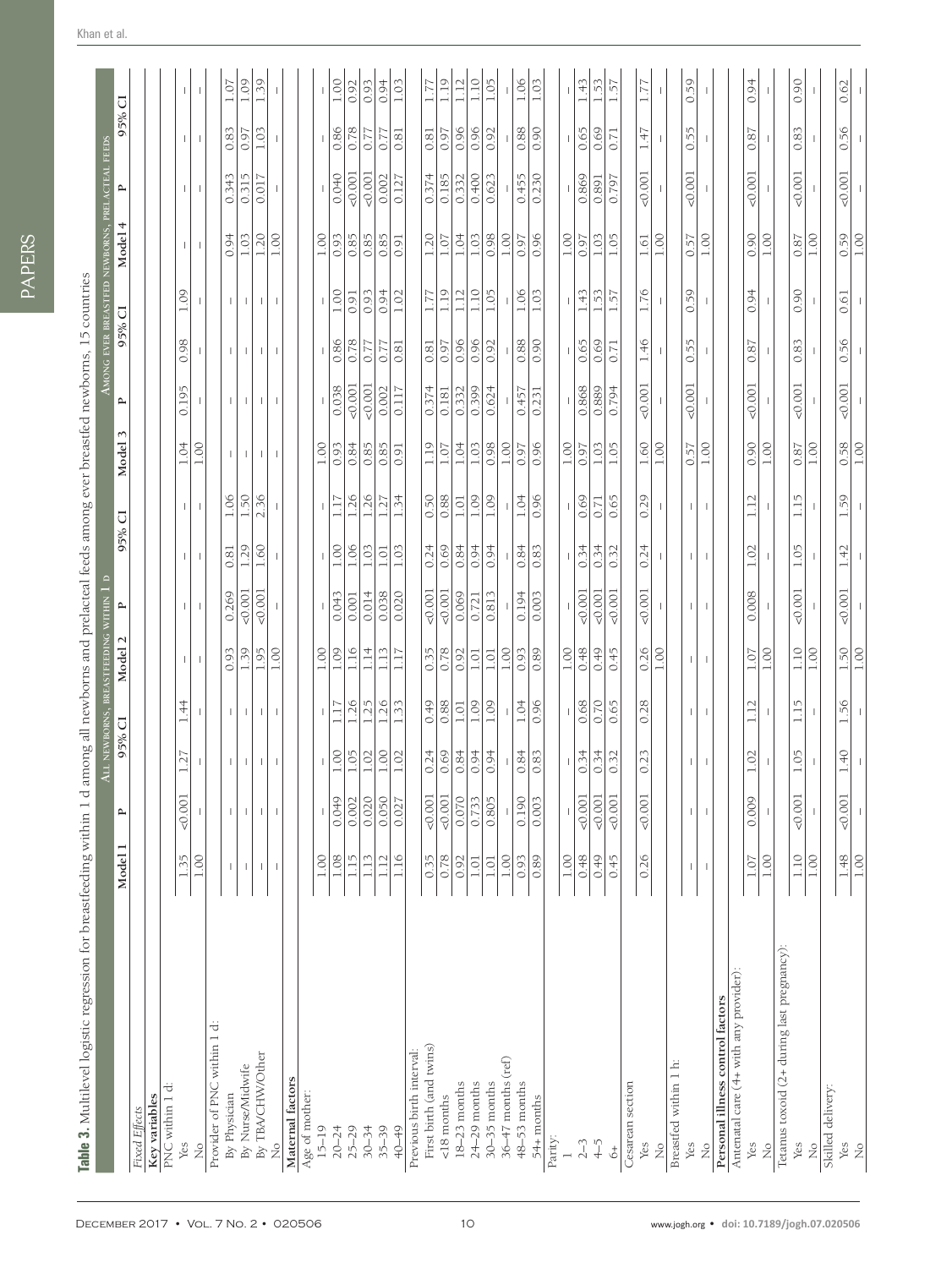| Table 3. Continued                                                                     |              |                          |                 |                                                     |                 |                                        |                          |                                  |                  |                          |                          |                          |                  |                                                 |                          |                          |
|----------------------------------------------------------------------------------------|--------------|--------------------------|-----------------|-----------------------------------------------------|-----------------|----------------------------------------|--------------------------|----------------------------------|------------------|--------------------------|--------------------------|--------------------------|------------------|-------------------------------------------------|--------------------------|--------------------------|
|                                                                                        |              |                          |                 |                                                     |                 | ALL NEWBORNS, BREASTFEEDING WITHIN 1 D |                          |                                  |                  |                          |                          |                          |                  | AMONG EVER BREASTFED NEWBORNS, PRELACTEAL FEEDS |                          |                          |
| Socio-economic factors                                                                 |              |                          |                 |                                                     |                 |                                        |                          |                                  |                  |                          |                          |                          |                  |                                                 |                          |                          |
| Education of mother:                                                                   |              |                          |                 |                                                     |                 |                                        |                          |                                  |                  |                          |                          |                          |                  |                                                 |                          |                          |
| None                                                                                   | $1.00\,$     |                          |                 | $\mathbf{I}$                                        | $1.00\,$        |                                        |                          |                                  | 1.00             |                          |                          |                          | 1.00             |                                                 |                          |                          |
| Primary                                                                                | 1.10         | 0.002                    | 1.04            | 1.17                                                | 1.10            | 0.002                                  | 1.04                     | 1.17                             | 0.86             | 0.001                    | 0.82                     | 0.91                     | 0.86             | 0.001                                           | $0.82\,$                 | 0.91                     |
| Secondary+                                                                             | 1.06         | 0.081                    | $\frac{660}{2}$ | 1.14                                                | $1.07\,$        | 0.061                                  | $1.00\,$                 | 1.15                             | 0.78             | 0.001                    | 0.73                     | 0.83                     | 0.78             | 0.001                                           | 0.73                     | 0.83                     |
| Marital status:                                                                        |              |                          |                 |                                                     |                 |                                        |                          |                                  |                  |                          |                          |                          |                  |                                                 |                          |                          |
| Married/cohabiting                                                                     | 1.13         | 0.001                    | 1.05            | 1.21                                                | 1.13            | 0.001                                  | 1.05                     | 1.21                             | 1.02             | 0.624                    | 0.95                     | 1.09                     | 1.02             | 0.622                                           | 0.95                     | 1.09                     |
| Not currently married/cohabiting                                                       | 1.00         |                          |                 |                                                     | 1.00            |                                        |                          |                                  | $1.00\,$         |                          |                          |                          | $1.00\,$         |                                                 |                          |                          |
| Media access:                                                                          |              |                          |                 |                                                     |                 |                                        |                          |                                  |                  |                          |                          |                          |                  |                                                 |                          |                          |
| Yes                                                                                    | 0.96         | 0.221                    | 0.90            | 1.02                                                | 0.96            | 0.260                                  | 0.91                     | 1.03                             | 0.99             | 0.777                    | 0.94                     | 1.05                     | 0.99             | 0.796                                           | 0.94                     | 1.05                     |
| $\frac{1}{2}$                                                                          | $1.00\,$     |                          |                 | $\overline{\phantom{a}}$                            | 1.00            |                                        | $\overline{\phantom{a}}$ | $\overline{\phantom{a}}$         | $1.00\,$         | $\overline{\phantom{a}}$ | $\overline{\phantom{a}}$ |                          | 1.00             |                                                 |                          | $\overline{1}$           |
| Household wealth status:                                                               |              |                          |                 |                                                     |                 |                                        |                          |                                  |                  |                          |                          |                          |                  |                                                 |                          |                          |
| Poorest quintile                                                                       | $1.00\,$     |                          |                 | $\perp$                                             | 1.00            | I                                      | I                        | $\mathbb{L}$                     | $1.00\,$         |                          | I                        | $\overline{1}$           | $1.00\,$         |                                                 |                          |                          |
| Second quintile                                                                        | 1.05         | 0.084                    | 0.99            | $\overline{1.12}$                                   | 1.05            | 0.115                                  | 0.99                     | $\boxed{1.11}$                   | 0.98             | 0.418                    | 0.93                     | 1.03                     | 0.98             | 0.386                                           | 0.93                     | $1.03$                   |
| Middle quintile                                                                        | 1.19         | 50.001                   | 1.12            | 1.28                                                | 1.19            | 0.001                                  | 1.11                     | 1.27                             | 0.95             | 0.116                    | 0.90                     | 1.01                     | 0.95             | 0.102                                           | 0.90                     | 1.01                     |
| Fourth quintile                                                                        | 1.09         | 0.023                    | $1.01\,$        | 1.17                                                | 1.08            | 0.030                                  | 1.01                     | 1.17                             | $1.01\,$         | 0.836                    | 0.94                     | 1.07                     | $1.01\,$         | 0.866                                           | 0.94                     | 1.07                     |
| Richest quintile                                                                       | 1.10         | 0.040                    | 1.00            | 1.21                                                | $\frac{1}{111}$ | 0.031                                  | 1.01                     | 1.22                             | 1.04             | 0.309                    | 0.96                     | 1.13                     | 1.04             | 0.296                                           | 0.96                     | 1.13                     |
| Residence:                                                                             |              |                          |                 |                                                     |                 |                                        |                          |                                  |                  |                          |                          |                          |                  |                                                 |                          |                          |
| Urban                                                                                  | 1.00         |                          |                 |                                                     | 1.00            |                                        |                          |                                  | 1.00             |                          |                          |                          | 1.00             |                                                 |                          |                          |
| Rural                                                                                  | 0.92         | 0.006                    | 0.87            | 0.98                                                | 0.92            | 0.004                                  | 0.86                     | 0.97                             | 1.04             | 0.125                    | 0.99                     | 1.10                     | 1.04             | 0.143                                           | 0.99                     | 1.09                     |
| Country characteristics                                                                |              |                          |                 |                                                     |                 |                                        |                          |                                  |                  |                          |                          |                          |                  |                                                 |                          |                          |
| GDP per capita (US\$):                                                                 |              |                          |                 |                                                     |                 |                                        |                          |                                  |                  |                          |                          |                          |                  |                                                 |                          |                          |
| High (1000+ per capita)                                                                | 0.60         | 0.137                    | 0.30            | 1.18                                                | 0.60            | 0.138                                  | 0.30                     | 1.18                             | 1.14             | 0.765                    | 0.48                     | 2.68                     | 1.14             | 0.762                                           | 0.48                     | 2.69                     |
| Low (<1000 per capita)                                                                 | $1.00\,$     |                          | -1              | $\overline{\phantom{a}}$                            | $1.00\,$        |                                        |                          | $\mathbf{I}$                     | 1.00             |                          | $\overline{\phantom{a}}$ | $\overline{\phantom{a}}$ | $1.00\,$         |                                                 |                          |                          |
| Per capita government expenditure on health at<br>average exchange rate (US\$):        |              |                          |                 |                                                     |                 |                                        |                          |                                  |                  |                          |                          |                          |                  |                                                 |                          |                          |
| High (100+ per capita)                                                                 | 1.08         | 0.800                    | 0.58            | 2.03                                                | 1.08            | 0.819                                  | 0.57                     | 2.02                             | $\Xi$            | 0.803                    | 0.50                     | 2.45                     | 1.10             | 0.809                                           | 0.50                     | 2.44                     |
| Low $(<$ 100 per capita)                                                               | $1.00\,$     | $\overline{\phantom{a}}$ | т               | т                                                   | $1.00\,$        | -1                                     | 1                        | $\mathbb I$                      | $1.00\,$         |                          | $\mathbf{I}$             | $\mathbb I$              | $1.00\,$         |                                                 | $\overline{\phantom{a}}$ | $\overline{\phantom{a}}$ |
| No. physicians per 1000 population:                                                    |              |                          |                 |                                                     |                 |                                        |                          |                                  |                  |                          |                          |                          |                  |                                                 |                          |                          |
| High $(0.1+)$                                                                          | 0.62         | 0.052                    | 0.38            | 1.00                                                | 0.62            | 0.054                                  | 0.38                     | 1.01                             | 2.26             | 0.009                    | 1.22                     | 4.17                     | 2.26             | 0.009                                           | 1.22                     | 4.18                     |
| Low (< 0.1)                                                                            | $1.00\,$     |                          |                 | $\mathbf{I}$                                        | $1.00\,$        |                                        |                          |                                  | $1.00\,$         |                          |                          |                          | $1.00\,$         |                                                 |                          |                          |
| No. nurses per 1000 population:                                                        |              |                          |                 |                                                     |                 |                                        |                          |                                  |                  |                          |                          |                          |                  |                                                 |                          |                          |
| High $(1+)$<br>Low (< 1)                                                               | 1.36<br>1.00 | 0.348                    | 0.72            | 57<br>$\overline{\phantom{a}}$<br>$\overline{\sim}$ | 1.37<br>1.00    | 0.338                                  | 0.72                     | 2.59<br>$\overline{\phantom{a}}$ | $1.00\,$<br>0.63 | 0.266                    | 0.28                     | 1.42                     | $1.00\,$<br>0.63 | 0.269                                           | 0.28                     | 1.42                     |
| HIV prevalence:                                                                        |              |                          |                 |                                                     |                 |                                        |                          |                                  |                  |                          |                          |                          |                  |                                                 |                          |                          |
| High $(5\%+)$                                                                          | 2.13         | 0.011                    | 1.19            | 82<br>3.                                            | 2.14            | 0.011                                  | 1.19                     | 3.83                             | 0.60             | 0.168                    | 0.29                     | 1.24                     | 0.60             | 0.171                                           | 0.29                     | 1.25                     |
| Low $(<5\%)$                                                                           | 1.00         |                          | I               |                                                     | $1.00\,$        |                                        |                          |                                  | $1.00\,$         |                          |                          |                          | $1.00\,$         |                                                 |                          |                          |
|                                                                                        |              |                          |                 |                                                     |                 |                                        |                          |                                  |                  |                          |                          |                          |                  |                                                 |                          |                          |
| Random effects                                                                         |              |                          |                 |                                                     |                 |                                        |                          |                                  |                  |                          |                          |                          |                  |                                                 |                          |                          |
| Country-level variance (SE):                                                           |              | 0.147(0.055)             |                 |                                                     |                 | 0.147(.055)                            |                          |                                  |                  | 0.237(0.09)              |                          |                          |                  | 0.238(0.09)                                     |                          |                          |
| Log-likelihood                                                                         |              | $-28043.57$              |                 |                                                     |                 | $-28021.71$                            |                          |                                  |                  | $-34632.369$             |                          |                          |                  | $-34629.4$                                      |                          |                          |
| <b>AIC</b>                                                                             |              | 56159.13                 |                 |                                                     |                 | 56119.41                               |                          |                                  |                  | 69338.7                  |                          |                          |                  | 69336.8                                         |                          |                          |
| Log-likelihood ratio test (Chi-square)                                                 |              | 715.1*                   |                 |                                                     |                 | 712.06*                                |                          |                                  |                  | 1803.4*                  |                          |                          |                  | 1808.2*                                         |                          |                          |
| Total                                                                                  |              | 61018                    |                 |                                                     |                 | 61018                                  |                          |                                  |                  | 59309                    |                          |                          |                  | 59309                                           |                          |                          |
| PNC - postnatal care, TBA - Traditional Birth Attendant, CHW - Community Health Worker |              |                          |                 |                                                     |                 |                                        |                          |                                  |                  |                          |                          |                          |                  |                                                 |                          |                          |
| $*P < 0.01$ .                                                                          |              |                          |                 |                                                     |                 |                                        |                          |                                  |                  |                          |                          |                          |                  |                                                 |                          |                          |

PAPERS

**PAPERS**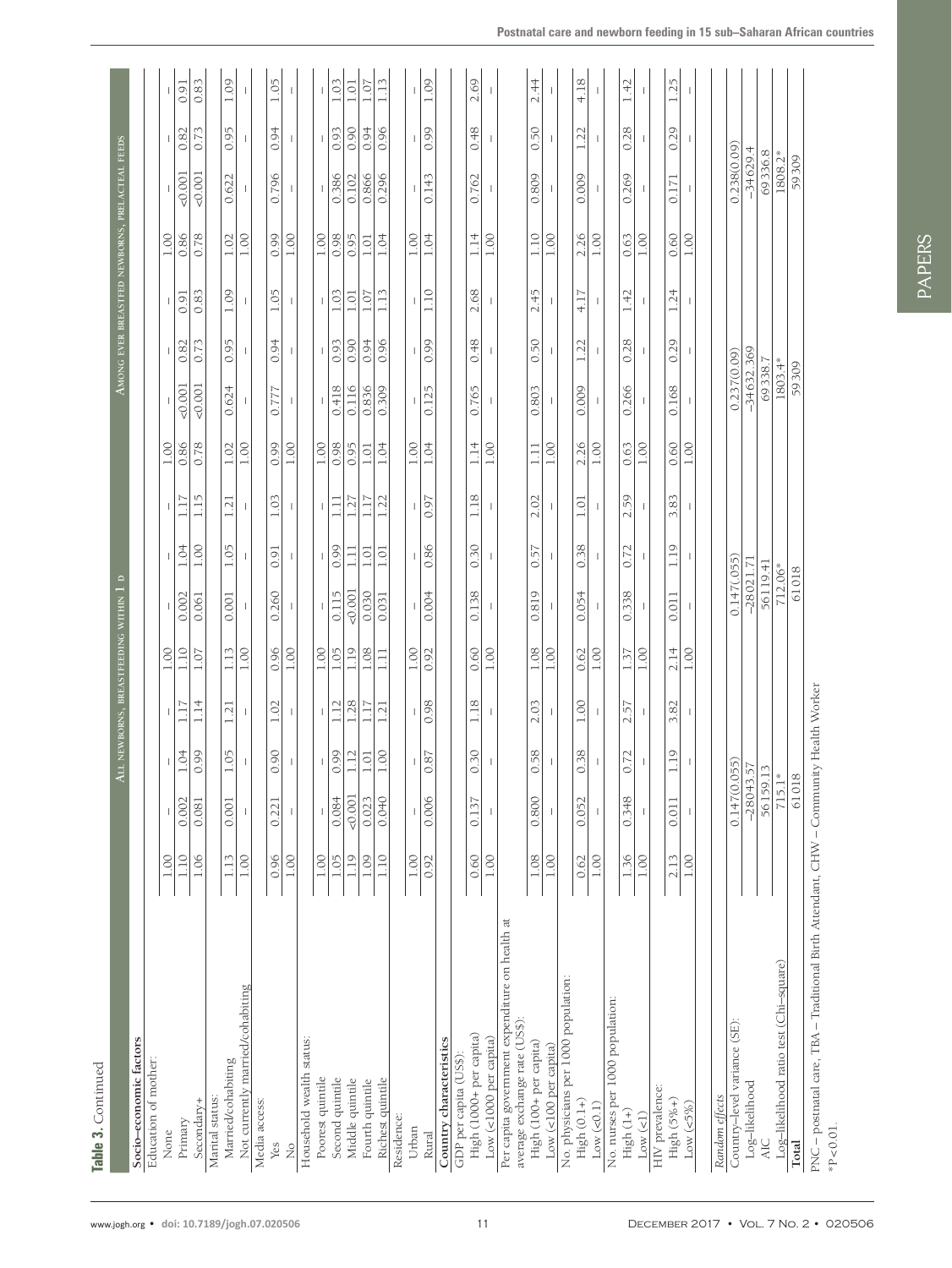not significant (OR=1.06, 95% CI 0.99–1.14). Women in rural areas are significantly less likely to initiate breastfeeding within a day than those in urban areas (OR=0.92, 95% CI 0.87–0.98). Of the country– level controls in the model, higher HIV prevalence is associated with increased odds of breastfeeding within 1 day (OR=2.13, 95% CI 1.19–3.82).

Model 2 shows that the provider of PNC is significantly associated with breastfeeding within 1 day. PNC from physicians is not associated with breastfeeding within 1 day but PNC provided by nurses/midwives/ auxiliary midwives and TBA/CHW/others is associated with higher odds of breastfeeding within 1 day (nurses/midwives/aux. midwives OR=1.39, 95% CI 1.29–1.50, TBA/CHW/others OR=1.95, CI 1.60– 2.36).

**[Table 3](#page-9-0)** shows that after controlling for individual and country–level variables, PNC within 1 day is not significantly associated with prelacteal feeds  $(OR=1.04, 95\% \text{ CI } 0.98-1.09)$ . Age is significantly associated with the outcome in the model with older women tending to have lower odds of providing prelacteal feeds to newborn while birth spacing and parity were not associated with prelacteal feeds. Newborns who had a Caesarian section delivery are significantly more likely to have PLFs (OR=1.60, 95% CI 1.46– 1.76). Contact with the health care system through ANC, tetanus toxoid vaccination and skilled delivery are significantly associated with lower odds of prelacteal feeds (see **[Table 3](#page-9-0)**). For example, skilled delivery is associated with a 42% reduction in odds of prelacteal feeding (OR=0.58, 95% CI 0.56–0.61). Education shows a clear gradient with prelacteal feeds; as the educational level of the woman increases, the odds of prelacteal feeding decreases (see **[Table 3](#page-9-0)**). Of the country–level characteristics, only the density of physicians is significantly associated with prelacteal feeds in the models: higher density of physicians is associated with higher odds of prelacteal feeds (OR=2.26, CI 1.22–4.17). In model 4 of **[Table 3](#page-9-0)**, the type of provider of PNC is not associated with prelacteal feeds. Other results remain similar to model 2 of the second panel of **[Table 3](#page-9-0)**.

#### **DISCUSSION**

PNC is one of the current strategies recommended for scale–up and implementation in many developing countries to improve health outcomes for newborns and mothers. While several trials and intervention studies show that PNC can improve newborn feeding patterns [[30](#page-13-17)[–32](#page-13-18)], this is the first study to demonstrate this association using national–level data for multiple countries in sub–Saharan Africa.

The major findings are that PNC is associated with breastfeeding within 1 day though not with prelacteal feeds. These findings are important as they suggest that PNC when delivered through customary care (as opposed to intervention and trial conditions) can be a useful strategy to improve breastfeeding (within 1 day) but not to reduce PLFs. These findings highlight the need to strengthen clinical practice so that providers of PNC can move beyond promoting timely initiation of breastfeeding to providing more emphasis on the avoidance of PLFs, which by definition would improve exclusive breastfeeding rates in these countries.

Our findings also indicate that both trained medical personal (nurses, midwives and auxiliary midwives) and untrained providers of PNC are associated with increased odds of breastfeeding within 1 day though the type of provider of PNC is not associated with PLFs. Given that all of the countries that we studied are developing countries, use of untrained persons for this type of intervention may be a useful implementation approach as the promotion of optimal newborn feeding does not require high levels of specialized training

A third important finding from this study is that, with the exception of caesarian section, contact with the formal health care system is associated with improved newborn feeding practices. This is seen in other studies eg, Nepal [[27](#page-13-14)] and India [[24\]](#page-13-11). This underscores the utility of the continuum of care and reinforces the need to implement around this framework. Delivery mode by caesarian section, however, is associated with poorer newborn feeding outcomes, a finding that is reflected in a number of other studies [[16](#page-13-3)[,24](#page-13-11)[,28](#page-13-15),[36](#page-13-22)[,37](#page-13-23)], even in the presence of baby–friendly policies [[17](#page-13-4)].

Our study has a number of limitations. DHS data do not include any information on what procedures were done during a check and therefore cannot control for content of care. We also use cross–sectional data where PNC was not randomly assigned to individuals. As such, we are not able to provide causal linkages between PNC and the outcomes though we are able to examine associations. One of the more studied variables on breastfeeding initiation is breastfeeding within 1 hour of birth. With our data, we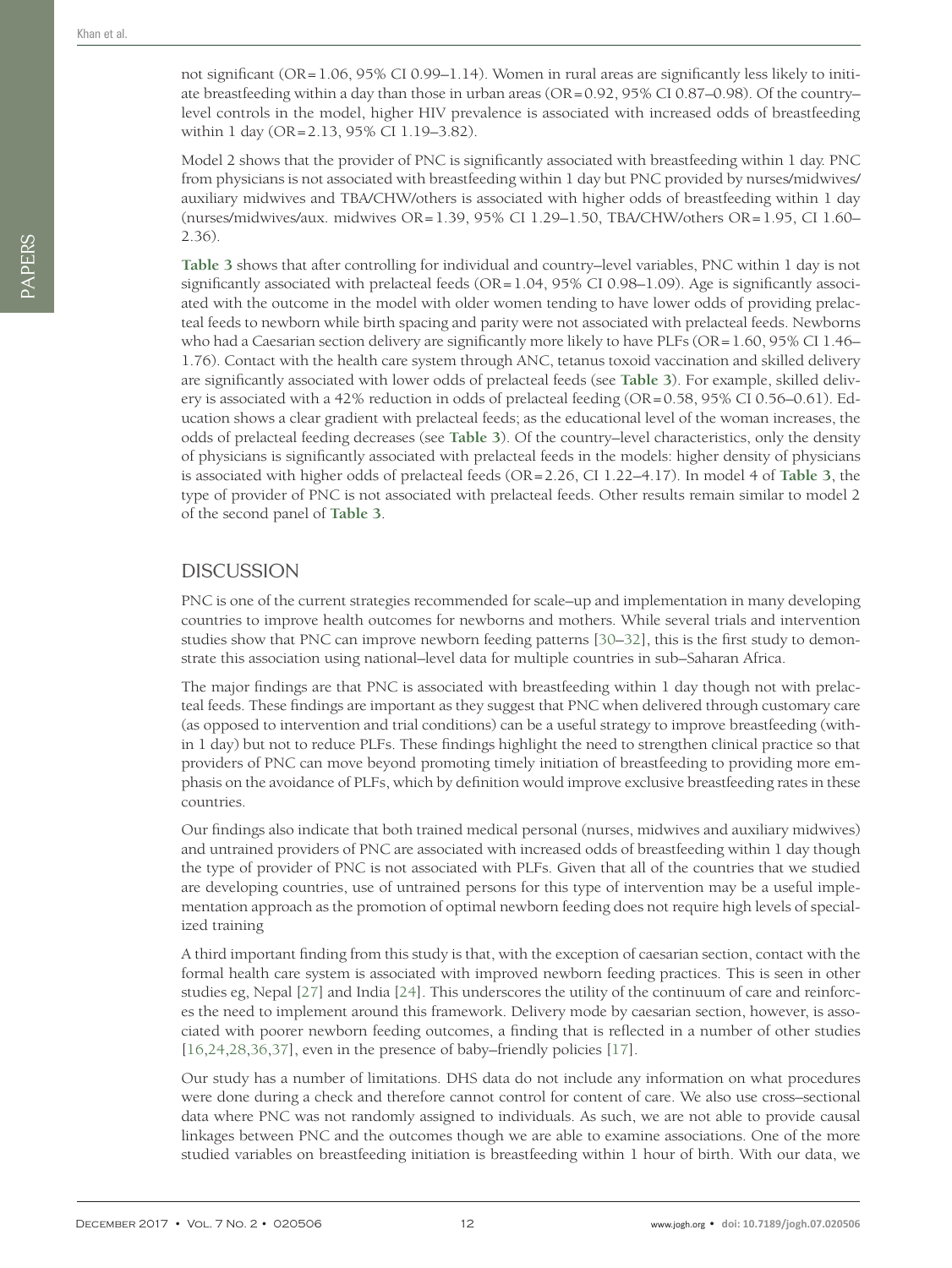could study the association of PNC within an hour and breastfeeding within the same time period. However, we considered that a short time period of 1 hour does not provide sufficient time for PNC to be provided (given that in these settings, even PNC within 1 day is low). The literature also identifies a number of additional factors that predict early initiation of breastfeeding and PLFs which were not available for analysis. For example, intention to breastfeed [38] is an important predictor of initiation and duration of breastfeeding but was not available in DHS data. Dealing with sample weights is a challenge for analysis of this kind. Different countries contribute varying proportions of the overall sample and do not reflect the relative population size of the country. Appropriate sample weight can be constructed though the sample weights must be de–normalized. However, the appropriate sampling fraction for each country and their population sizes used to create these weights are not publicly available.

Despite these limitations, our findings are consistent with trials and intervention studies, and overall, PNC policy and practice can be further tailored to reduce PLFs rates. Further research at a country–level is needed to understand if the results of this aggregate, multi–country study are reflected within each of these countries.

**Disclaimer:** The findings and conclusions in this report are those of the authors and do not necessarily represent the official position of their respective organizations.

#### **Funding:** None.

**Authorship contributions:** SMK conceived and operationalized the analysis and first draft of the paper. All authors discussed the paper, contributed to the final content, and writing of the paper and approved the final version.

**Competing interests:** The authors have completed the Unified Competing Interest form at www.icmje.org/ coi\_disclosure.pdf (available on request from the corresponding author) and declare no competing interests.

- <span id="page-12-0"></span> 1 Bhutta ZA, Ahmed T, Black RE, Cousens S, Dewey K, Giugliani E, et al. What works? Interventions for maternal and child undernutrition and survival. Lancet. 2008a;371. [doi:10.1016/S0140-6736\(07\)61693-6.](https://doi.org/10.1016/S0140-6736(07)61693-6) [Medline:18206226](https://www.ncbi.nlm.nih.gov/entrez/query.fcgi?cmd=Retrieve&db=PubMed&list_uids=18206226&dopt=Abstract)
- <span id="page-12-1"></span> 2 World Health Organization, United Nations Children's Fund. Global strategy for infant and young child feeding. Geneva: World Health Organization, 2003.
- <span id="page-12-2"></span> 3 Edmond KM, Zandoh C, Quigley MA, Amenga-Etego S, Owusu-Agyei S, Kirkwood BR. Delayed breastfeeding initiation increases risk of neonatal mortality. Pediatrics. 2006;117:e380-6. [doi:10.1542/peds.2005-1496.](https://doi.org/10.1542/peds.2005-1496) [Medline:16510618](https://www.ncbi.nlm.nih.gov/entrez/query.fcgi?cmd=Retrieve&db=PubMed&list_uids=16510618&dopt=Abstract)
- 4 Huffman SL, Zehner ER, Victora C. Can improvements in breast-feeding practices reduce neonatal mortality in developing countries? Midwifery. 2001;17:80-92. [doi:10.1054/midw.2001.0253](https://doi.org/10.1054/midw.2001.0253)[. Medline:11399129](https://www.ncbi.nlm.nih.gov/entrez/query.fcgi?cmd=Retrieve&db=PubMed&list_uids=11399129&dopt=Abstract)
- <span id="page-12-3"></span> 5 Mullany LC, Katz J, Li YM, Khatry SK, LeClerq SC, Darmstadt GL, et al. Breast-feeding patterns, time to initiation, and mortality risk among newborns in southern Nepal. J Nutr. 2008;138:599-603[. Medline:18287373](https://www.ncbi.nlm.nih.gov/entrez/query.fcgi?cmd=Retrieve&db=PubMed&list_uids=18287373&dopt=Abstract)
- <span id="page-12-4"></span> 6 Goldman AS. The immune system of human milk: antimicrobial, antiinflammatory and immunomodulating properties. Pediatr Infect Dis J. 1993;12:664-71. [Medline:8414780](https://www.ncbi.nlm.nih.gov/entrez/query.fcgi?cmd=Retrieve&db=PubMed&list_uids=8414780&dopt=Abstract) [doi:10.1097/00006454-199308000-00008](https://doi.org/10.1097/00006454-199308000-00008)
- 7 Goldman AS, Garza C, Nichols BL, Goldblum RM. Immunologic factors in human milk during the first year of lactation. J Pediatr. 1982;100:563-7[. Medline:6977634](https://www.ncbi.nlm.nih.gov/entrez/query.fcgi?cmd=Retrieve&db=PubMed&list_uids=6977634&dopt=Abstract) [doi:10.1016/S0022-3476\(82\)80753-1](https://doi.org/10.1016/S0022-3476(82)80753-1)
- <span id="page-12-5"></span> 8 Brandtzaeg P. Mucosal immunity: integration between mother and the breast-fed infant. Vaccine. 2003;21:3382-8[. Med](https://www.ncbi.nlm.nih.gov/entrez/query.fcgi?cmd=Retrieve&db=PubMed&list_uids=12850345&dopt=Abstract)[line:12850345](https://www.ncbi.nlm.nih.gov/entrez/query.fcgi?cmd=Retrieve&db=PubMed&list_uids=12850345&dopt=Abstract) [doi:10.1016/S0264-410X\(03\)00338-4](https://doi.org/10.1016/S0264-410X(03)00338-4)
- <span id="page-12-6"></span> 9 Goldman AS. Modulation of the gastrointestinal tract of infants by human milk. Interfaces and interactions. An evolutionary perspective. J Nutr. 2000;130:426S-31S. [Medline:10721920](https://www.ncbi.nlm.nih.gov/entrez/query.fcgi?cmd=Retrieve&db=PubMed&list_uids=10721920&dopt=Abstract)
- <span id="page-12-7"></span>10 Rollins NC, Filteau SM, Coutsoudis A, Tomkins AM. Feeding mode, intestinal permeability, and neopterin excretion: a longitudinal study in infants of HIV-infected South African women. J Acquir Immune Defic Syndr. 2001;28:132-9. [Med](https://www.ncbi.nlm.nih.gov/entrez/query.fcgi?cmd=Retrieve&db=PubMed&list_uids=11588506&dopt=Abstract)[line:11588506](https://www.ncbi.nlm.nih.gov/entrez/query.fcgi?cmd=Retrieve&db=PubMed&list_uids=11588506&dopt=Abstract) [doi:10.1097/00126334-200110010-00004](https://doi.org/10.1097/00126334-200110010-00004)
- <span id="page-12-8"></span>11 Badruddin SH, Islam A, Hendricks KM, Bhutta ZA, Shaikh S, Snyder JD, et al. Dietary risk factors associated with acute and persistent diarrhea in children in Karachi, Pakistan. Am J Clin Nutr. 1991;54:745-9. [Medline:1897481](https://www.ncbi.nlm.nih.gov/entrez/query.fcgi?cmd=Retrieve&db=PubMed&list_uids=1897481&dopt=Abstract)
- 12 Clemens J, Elyazeed RA, Rao M, Savarino S, Morsy BZ, Kim Y, et al. Early initiation of breastfeeding and the risk of infant diarrhea in rural Egypt. Pediatrics. 1999;104:e3[. Medline:10390289](https://www.ncbi.nlm.nih.gov/entrez/query.fcgi?cmd=Retrieve&db=PubMed&list_uids=10390289&dopt=Abstract) [doi:10.1542/peds.104.1.e3](https://doi.org/10.1542/peds.104.1.e3)